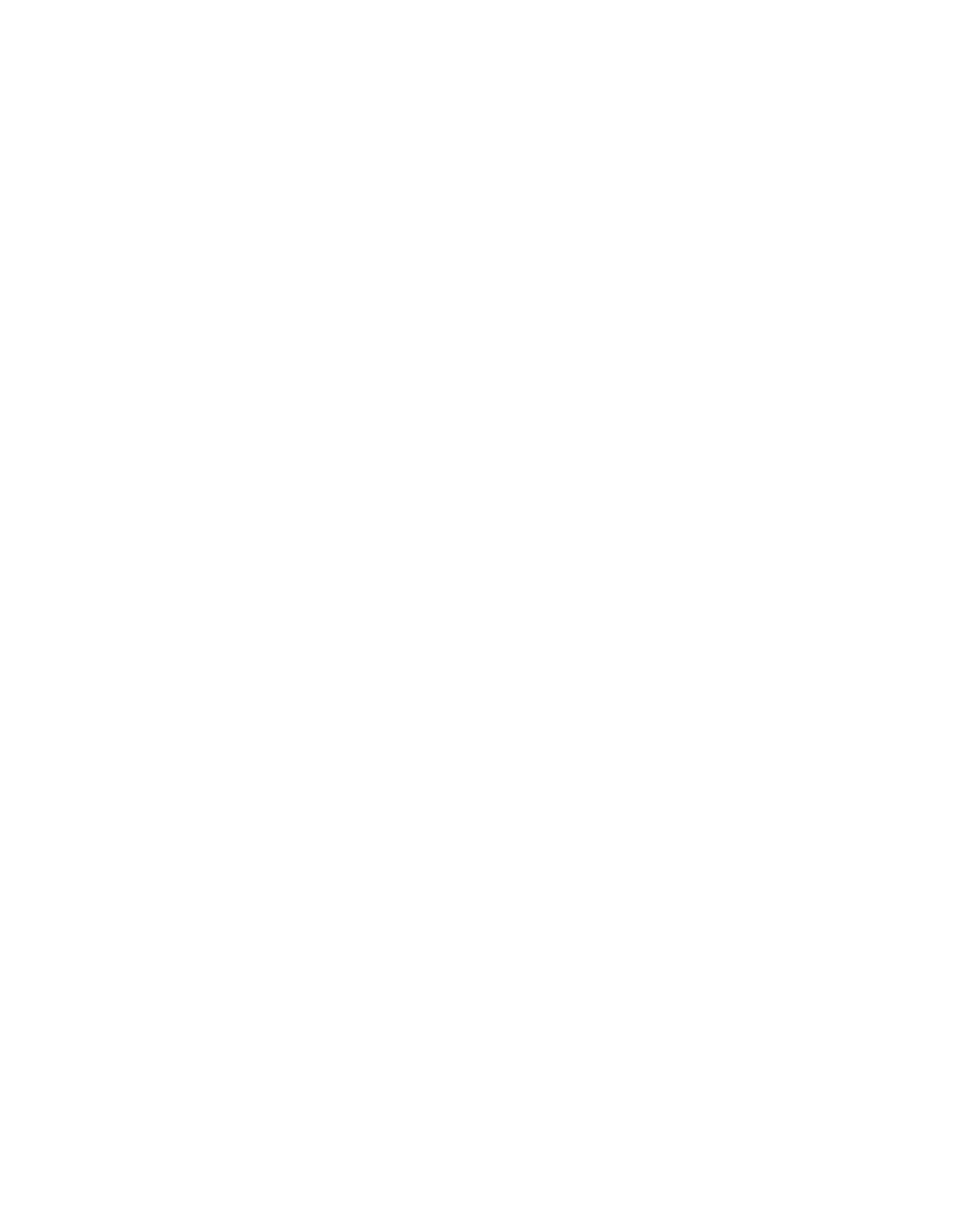#### **Contents**

| .33 |
|-----|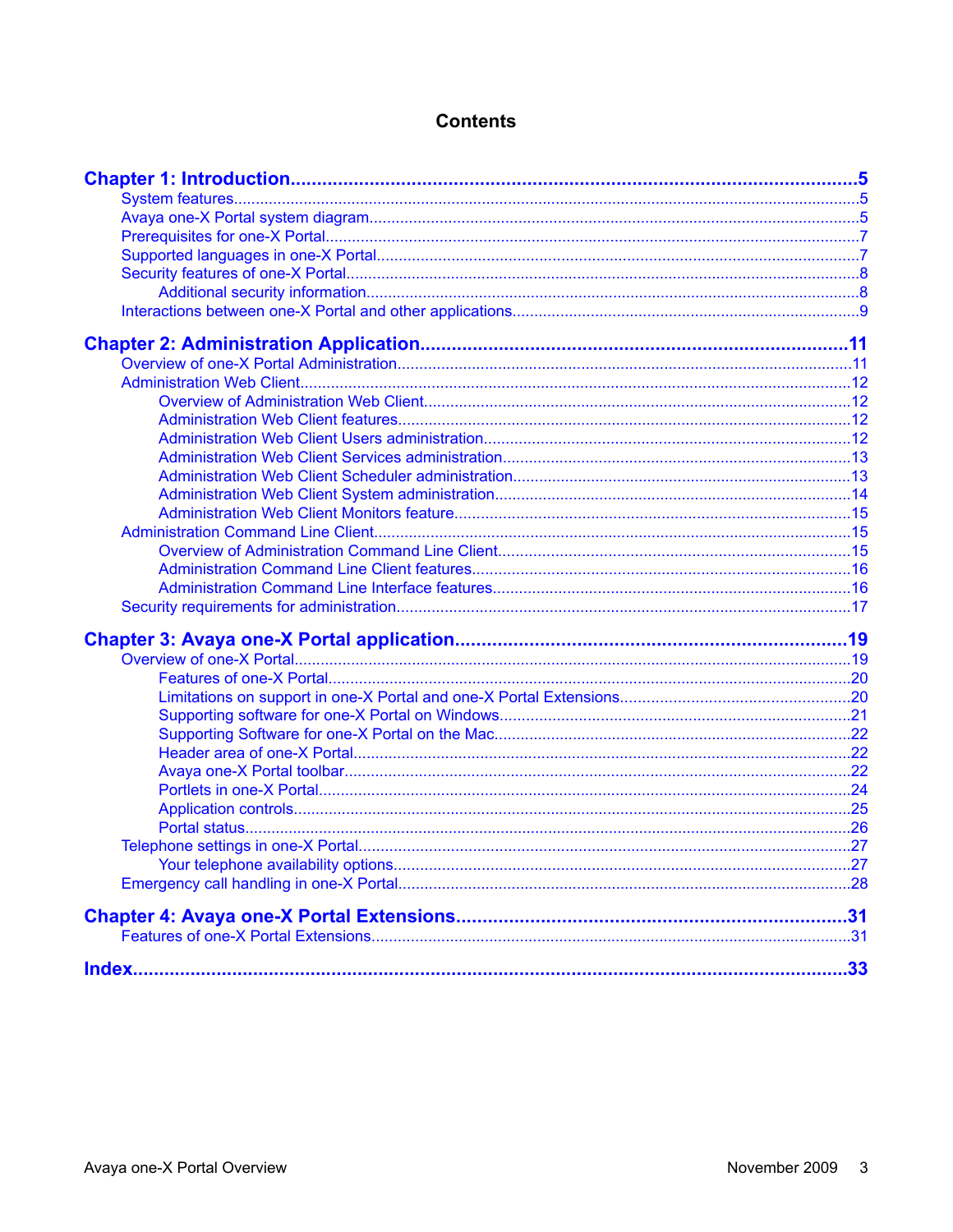**Contents**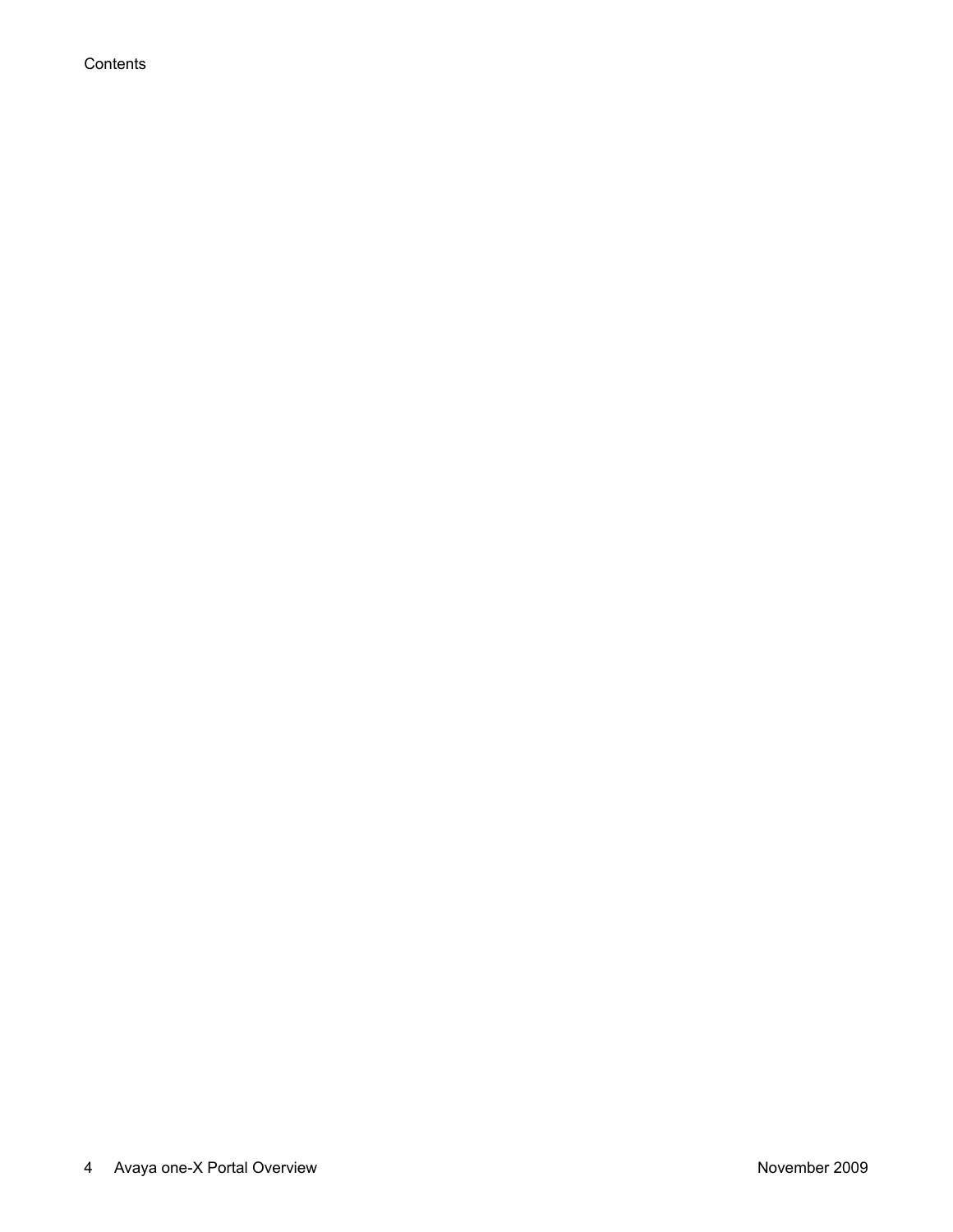# <span id="page-4-0"></span>**Chapter 1: Introduction**

# **System features**

Avaya one-X is the first of a new series of next generation Unified Messaging applications that brings Unified Communications to your desktop in a single tool. Avaya one-X Portal is a browser based interface to Avaya telephony, messaging, mobility, conferencing, and presence services provided by Avaya Aura™ Communication Manager, Avaya Modular Messaging, Avaya Meeting Exchange, and Avaya Aura™ Presence Services.

Avaya one-X Portal does not require the installation of any application software on your desktop to deliver its basic functionality.

Avaya one-X Portal provides the following features:

- Single web client interface
- Communication Manager telephony features
- Only supported telephone types can access Communication Manager features
- Telephony control with supported versions of Communication Manager installed in your enterprise
- Customizable call logs
- Integration with Avaya Modular Messaging to view and play voice messages
- Integration with Meeting Exchange to view and control live conferences
- Integration with Presence Services to receive access requests and publish presence state information.
- Integration with Extension to Cellular for Follow-Me applications
- Integration with Microsoft Active Directory, IBM Domino Server, Novell eDirectory, or Sun One Directory Server for enterprise user information

# **Avaya one-X Portal system diagram**

Avaya one-X Portal is comprised of external servers and core components.

External servers deliver telephony, messaging, mobility, conferencing, and presence services from the Communication Manager switch, Modular Messaging servers, Meeting Exchange servers, and the Presence Services.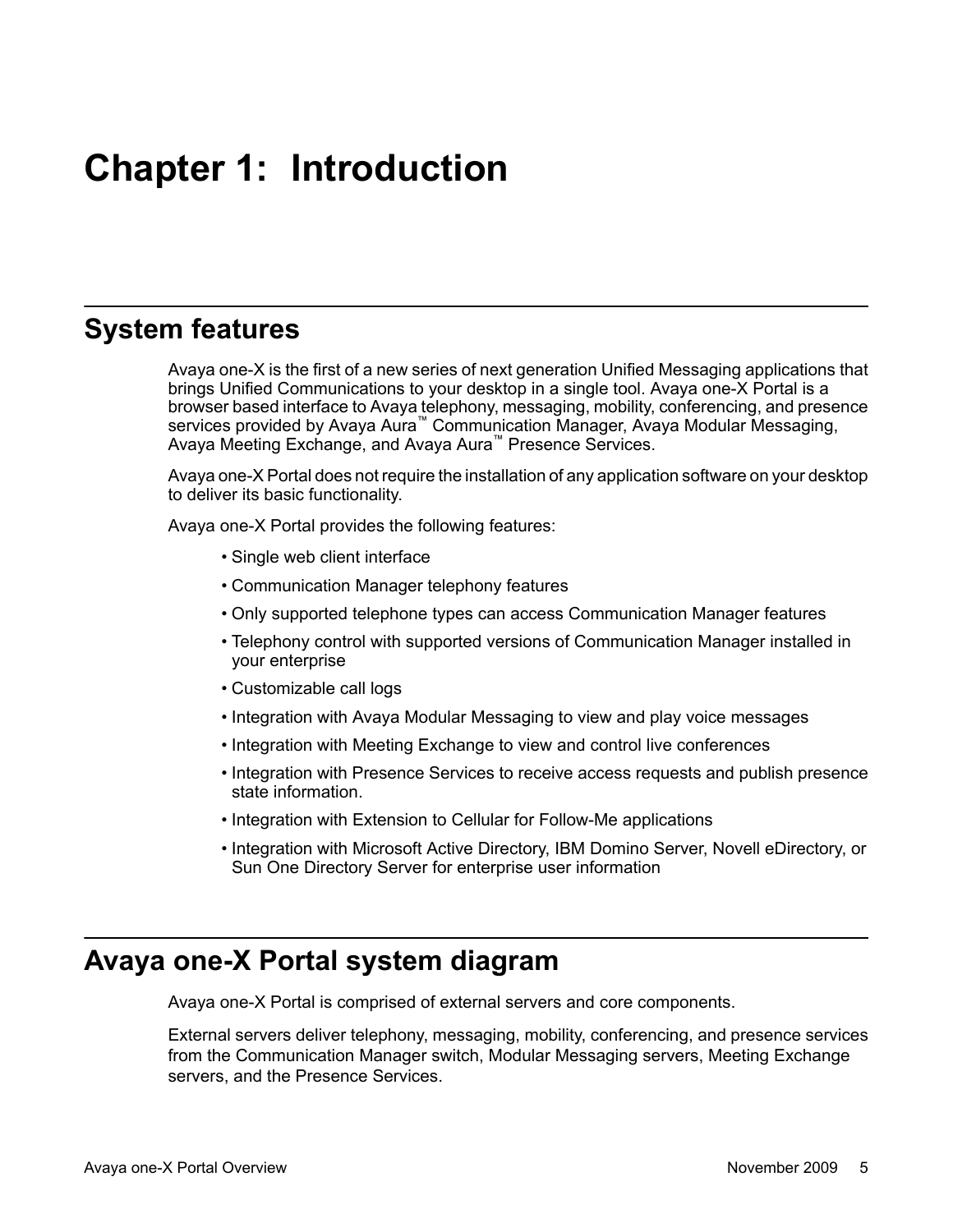Core components integrate with Directory Services, the WebLM server, and an internal database to support system users. Core components also provide system level functions, such as scheduling database backups or server synchronizations.

The following diagram describes the one-X Portal system:

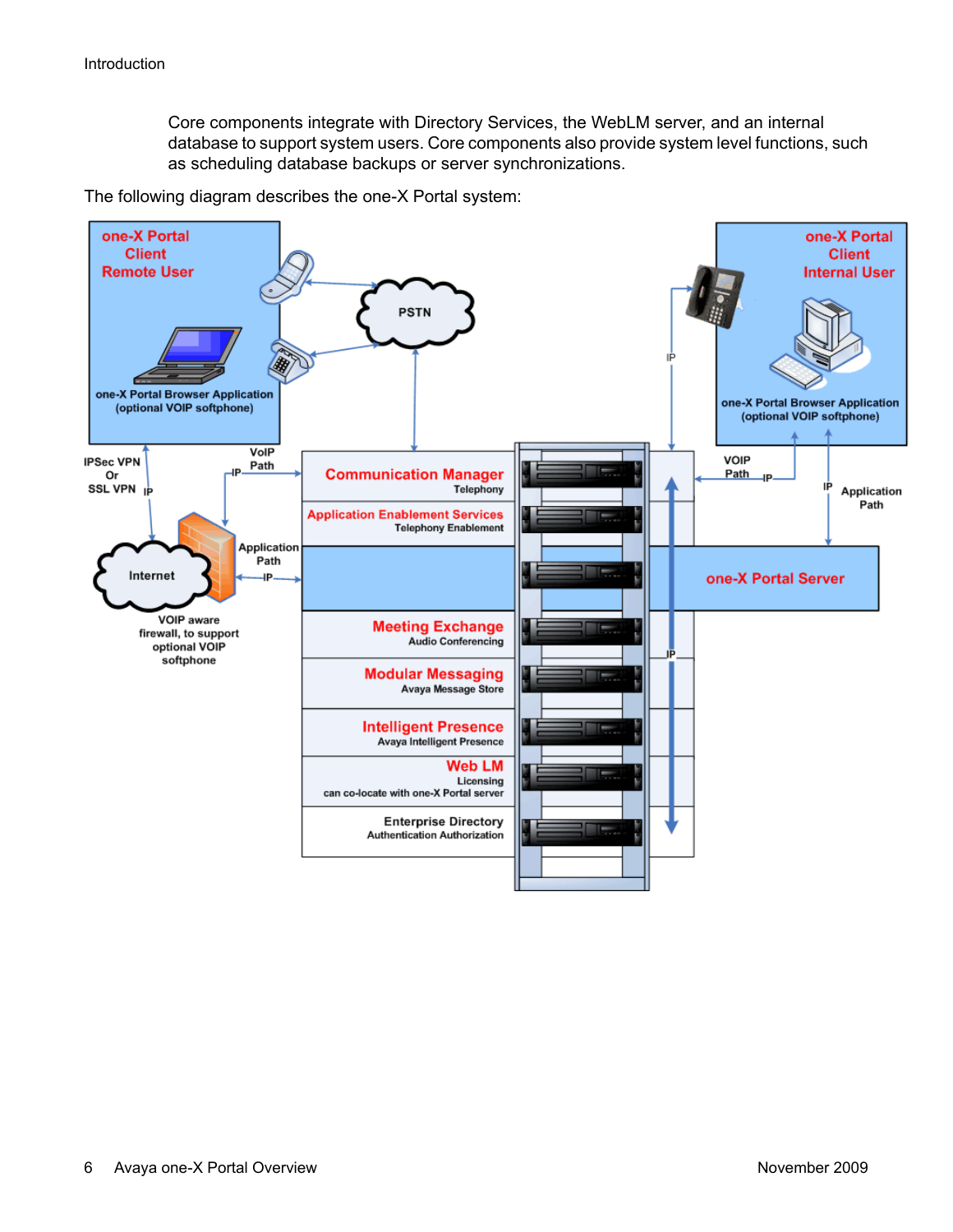# <span id="page-6-0"></span>**Prerequisites for one-X Portal**

Avaya one-X Portal is a software only solution. On the one-X Portal DVD, Avaya provides the software for the following components:

- Avaya one-X Portal server
- Avaya WebLM
- Internal one-X Portal database
- Avaya one-X Portal applications

Avaya one-X Portal does not include the server or other hardware, or any of the required software for those servers. You must purchase the hardware and required software separately.

# **Supported languages in one-X Portal**

Avaya one-X Portal supports the following languages for this release. These languages are available once the language pack is installed.

- English
- French (Parisian)
- German
- Italian
- Japanese
- Portuguese (Brazilian)
- Simplified Chinese
- Spanish (Latin American)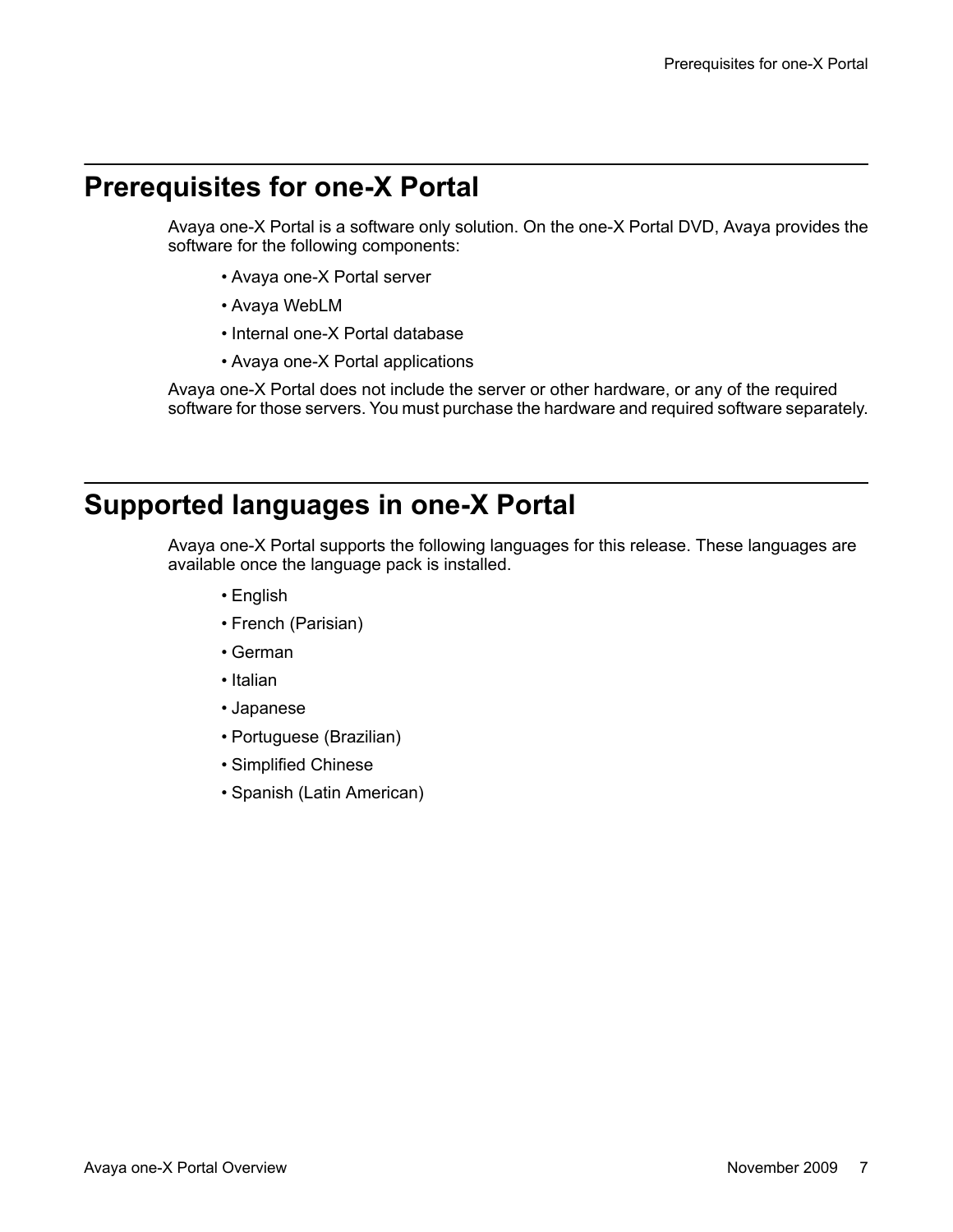# <span id="page-7-0"></span>**Security features of one-X Portal**

Avaya one-X Portal provides you with options for a secure implementation.

#### **Connections through VPN or internal LAN**

Avaya one-X Portal supports connection only through internal LAN or VPN.

#### **User authentication through the enterprise directory**

Avaya one-X Portal integrates with the existing Enterprise Directory. Avaya one-X Portal uses the Microsoft Active Directory, IBM Domino Server, Novell eDirectory, or Sun ONE Directory Server user records for authentication and authorization.

#### **Access to one-X Portal through secure server connections**

Avaya one-X Portal supports access through https:// protocol. Install a secure server certificate obtained from certifying authority such as VeriSign, Thawte, or GTE CyberTrust. Users can then confidently connect to one-X Portal.

#### **Connections to integrated components through secure ports**

You can configure secure ports for integrated components, including:

- Enterprise directory application
- Web License Manager
- Modular Messaging

#### **Encryption implemented through the Administration Command Line Client**

For information on how to implement the following encryption, see the online help provided with the Administration application.

- Encryption for sensitive information in the one-X Portal database.
- Encryption for bulk user import.
- Encryption for bulk user export.

#### **Related topics:**

Additional security information on page 8

# **Additional security information**

Additional security information and documentation about all Avaya products, including one-X Portal and the [Avaya](http://support.avaya.com/security) components that integrate with one-X Portal are available at the Avaya Security [Advisories](http://support.avaya.com/security) Website. For example, you can find information about the following:

- Avaya Product Security Vulnerability Response Policy
- Avaya Security Vulnerability Classification
- Security advisories for Avaya products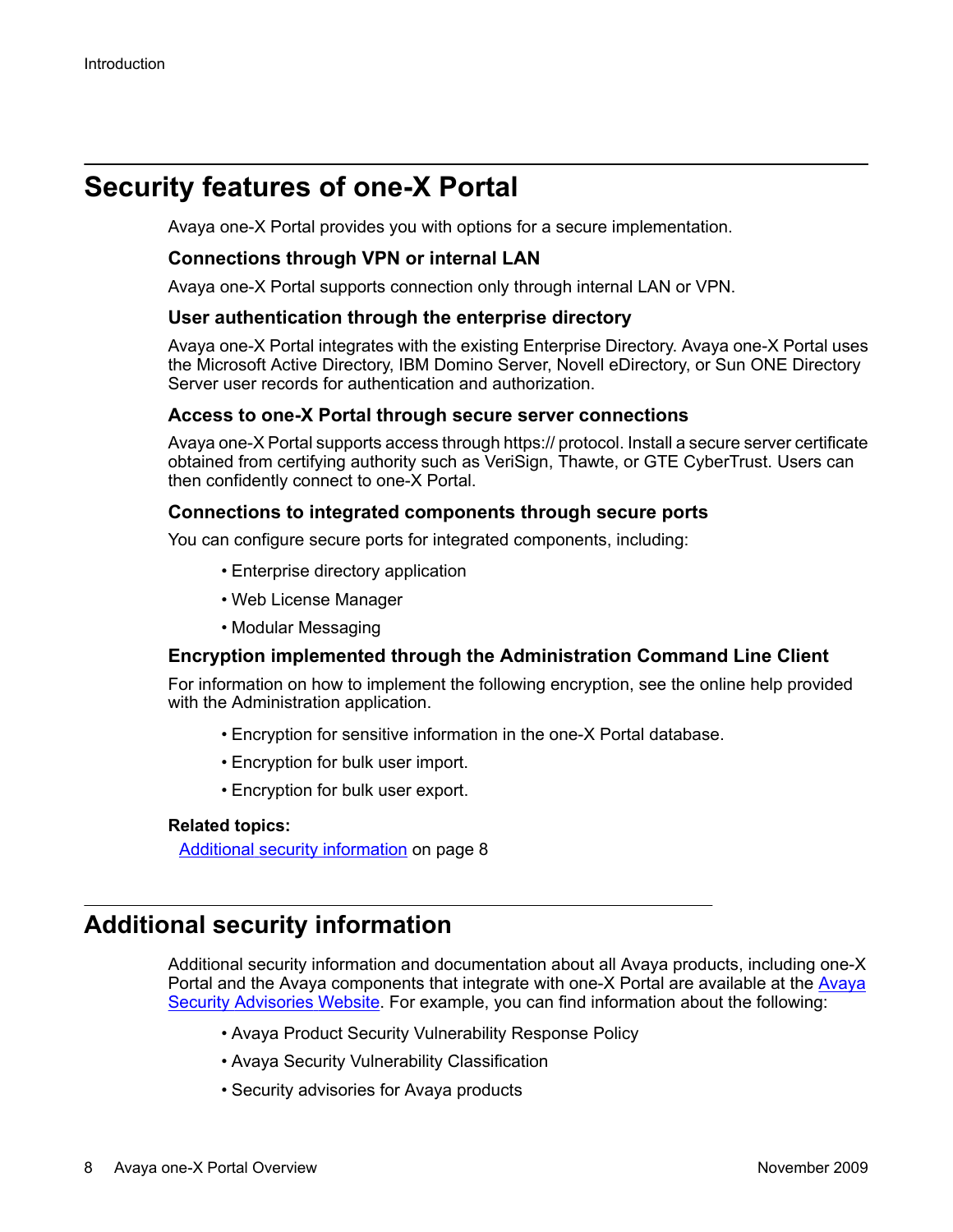- <span id="page-8-0"></span>• Software patches for security issues
- Reporting a security vulnerability
- Automatic e-mail notifications of security advisories

You can also find additional information about security practices at the National Security Agency Security [Configuration](http://www.nsa.gov/snac/) Guides Website.

# **Interactions between one-X Portal and other applications**

#### **Software interactions with Avaya IP softphones**

When using Communication Manager Release 5.2.1 or later, one-X Portal can run with IP softphone if the user logs on to one-X Portal using shared control mode. Otherwise, only one one-X Communicator application can control your business telephone extension. You cannot use one-X Portal at the same time as you use an IP softphone application to handle calls to your extension. You can install these applications on the same computer as one-X Portal, but you cannot use them simultaneously.

These applications include:

- Avaya IP Softphone
- Avaya one-X Desktop Edition
- Avaya IP Agent
- one-X Communicator

#### **Software interactions with one-X Mobile**

one-X Portal and one-X Mobile works in synchronization even when a user is logged in simultaneously with the same extension configured on the Communication Manager.

# $\bullet$  Note:

The EC500 feature does not work when a user is using one-X Mobile. Therefore, this feature should be disabled for such users on the switch. For such users, the Mobility feature should also be disabled in their System profile or Group profile.

#### **Software interactions with Meeting Exchange**

Avaya strongly suggests not to use other Meeting Exchange client applications to control the conference or participants if you start bridge conferences in one-X Portal. For example, if you mute the conference in a Meeting Exchange application, you cannot unmute the conference in one-X Portal.

You can use a Meeting Exchange application to record the bridge conference, even if you control the conference and participants in one-X Portal.

#### **Software interactions with Modular Messaging**

Avaya strongly suggests not to use the Web Client for Modular Messaging if you use one-X Portal to read, reply to, and create messages. For example, if you listen to or delete a message in one application, the change may not immediately display in the other application.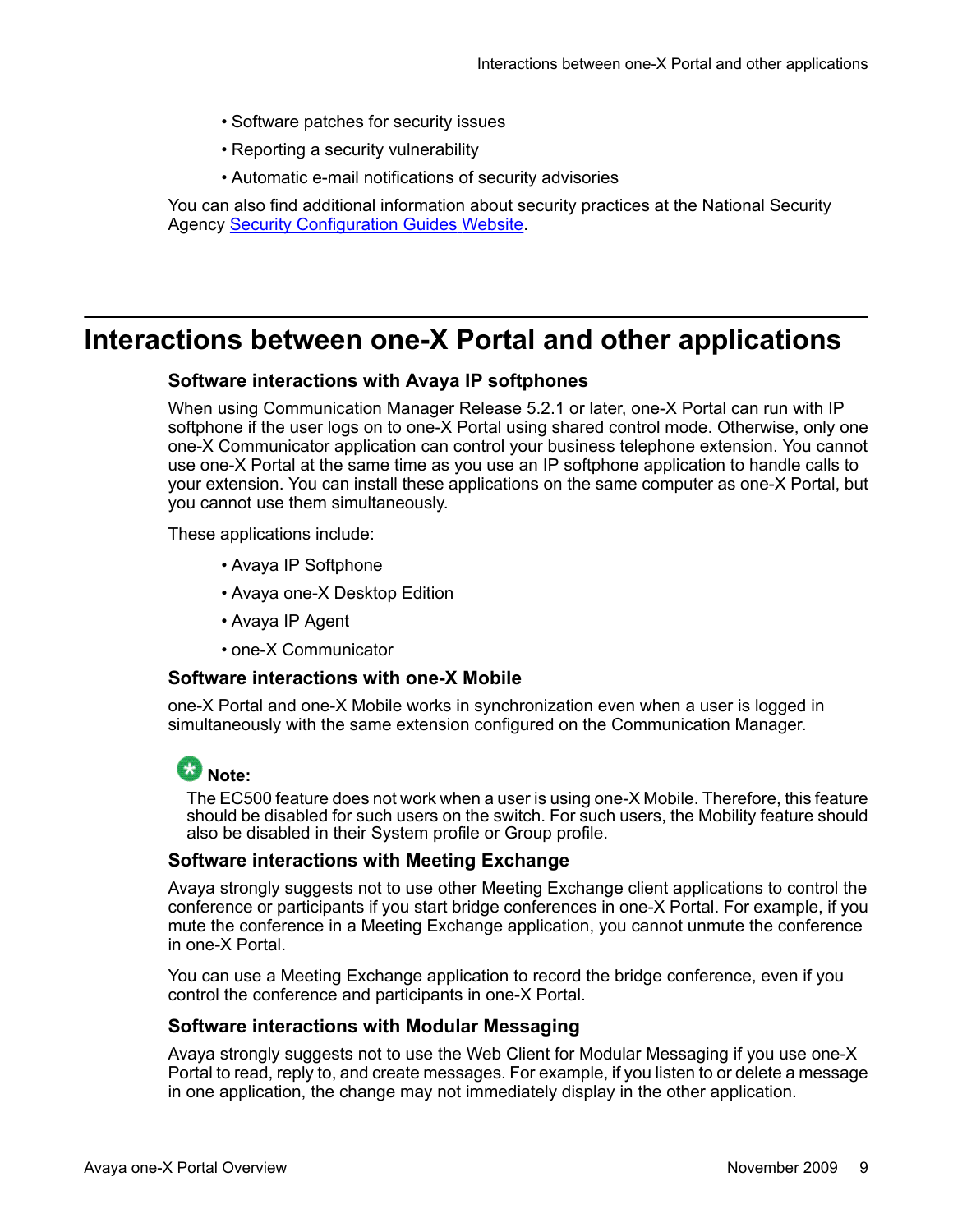Introduction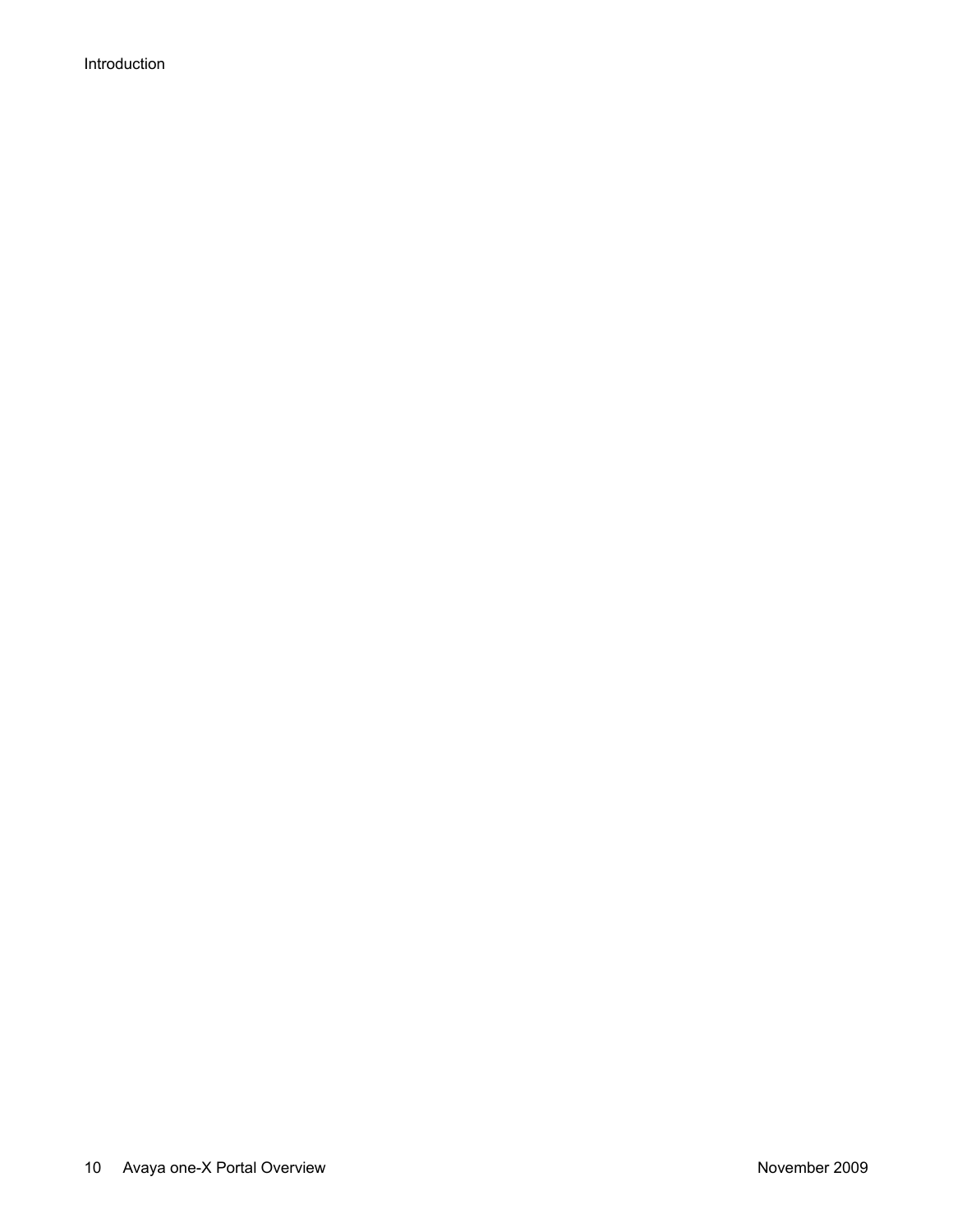# <span id="page-10-0"></span>**Chapter 2: Administration Application**

# **Overview of one-X Portal Administration**

The one-X Portal ™Administration application contains the Administration Command Line Client and Administration Web Client application. These applications enable you to administer the users and services and system tasks on one-X Portal.

The Administration application is used by Administrative users and Auditor users. The security groups for these users are added and configured for one-X Portal during the installation and implementation process.

### **Note:**

one-X Portal Security Groups must be named using only ASCII Characters on nonenglish operating systems. Use of multi-byte characters in the security group names (specifically the one-X Portal Administrator's group) prevents the system from getting synchronized with the Active Directory (AD) database.

The users themselves can be added or deleted at any time.

#### **Administrative users**

Users who administer the users, servers, and system functions on one-X Portal. Administrative users have permissions to perform all of these administrative tasks using the Administration application.

#### **Auditor users**

Users who have read-only privileges and restricted access to the functions in the Administration application. These users are typically tasked with reviewing changes to one-X Portal but do not have the authority to make changes themselves. If an **Auditor** user tries to change a record, the Administration application returns an error. The **Scheduler** and **Monitor** functions restrict access while some of the other functions return an error after the **Auditor** tries to change a record.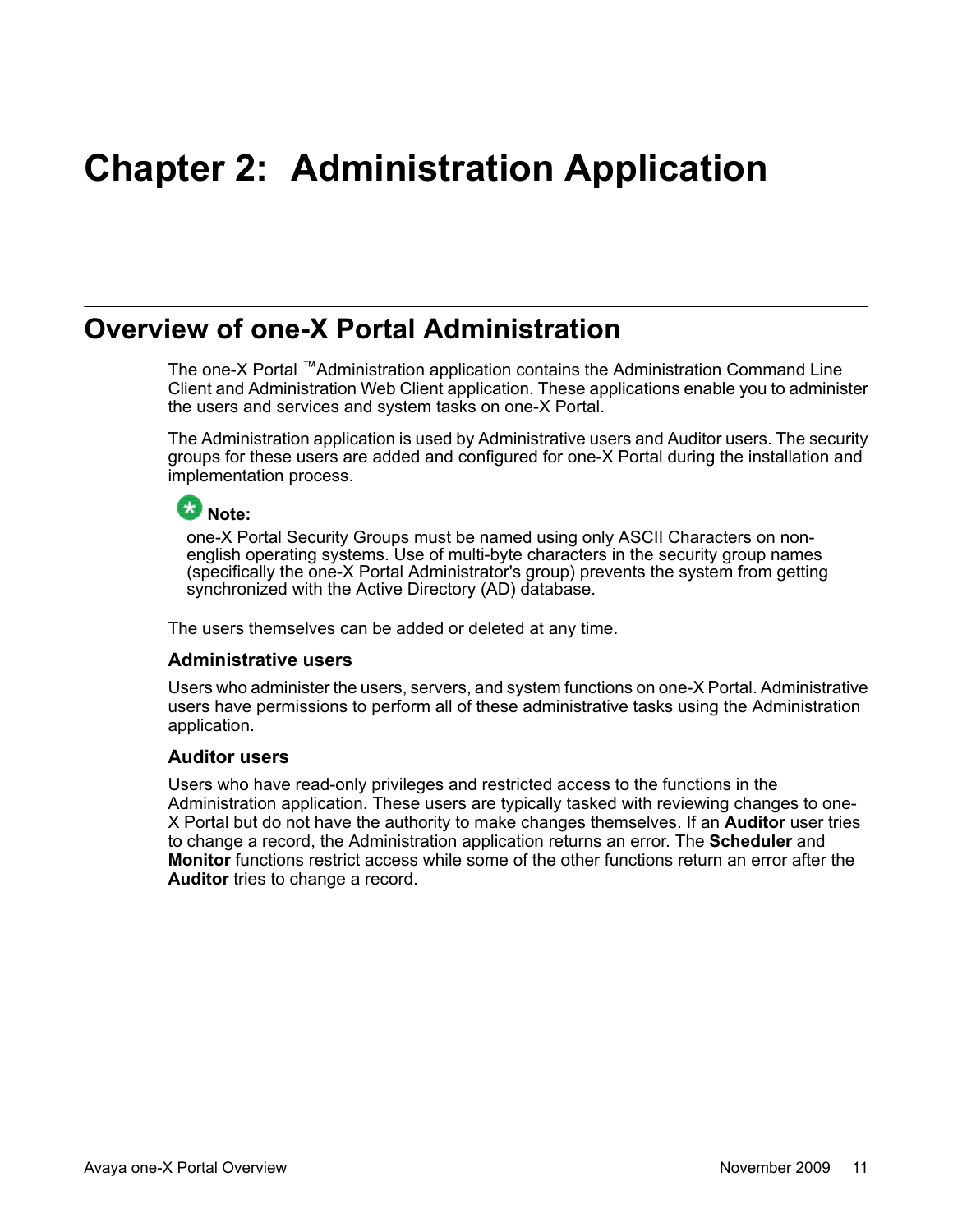# <span id="page-11-0"></span>**Administration Web Client**

# **Overview of Administration Web Client**

The Avaya one-X Portal Administration application provides the Administration Web Client and the Administration Command Line Client applications to administer one-X Portal.

The Administration Web Client is a browser-based application that enables you to administer users, services, and system tasks from any computer.

# **Administration Web Client features**

The one-X Portal Administration Web Client is a web based browser application that enables remote access to server based administration of one-X Portal.

The Administration Web Client supports the following one-X Portal administration:

- Management of Portal and Prototype Users
- Control of feature availability through configuration and scheduling
- Configuration of system components
- Provisioning of system resources
- Maintenance of system operations
- System status

# **Administration Web Client Users administration**

The one-X Portal Administration Web Client enables management of one-X Portal users, prototype users, and profiles on one-X Portal.

The Administration Web Client supports the following one-X Portal users administration:

- Create, modify, and delete one-X Portal users
- Assign services to one-X Portal users
- Provision one-X Portal users
- Create, modify and delete prototype users
- Modify the system profile
- Create, modify, and delete group profiles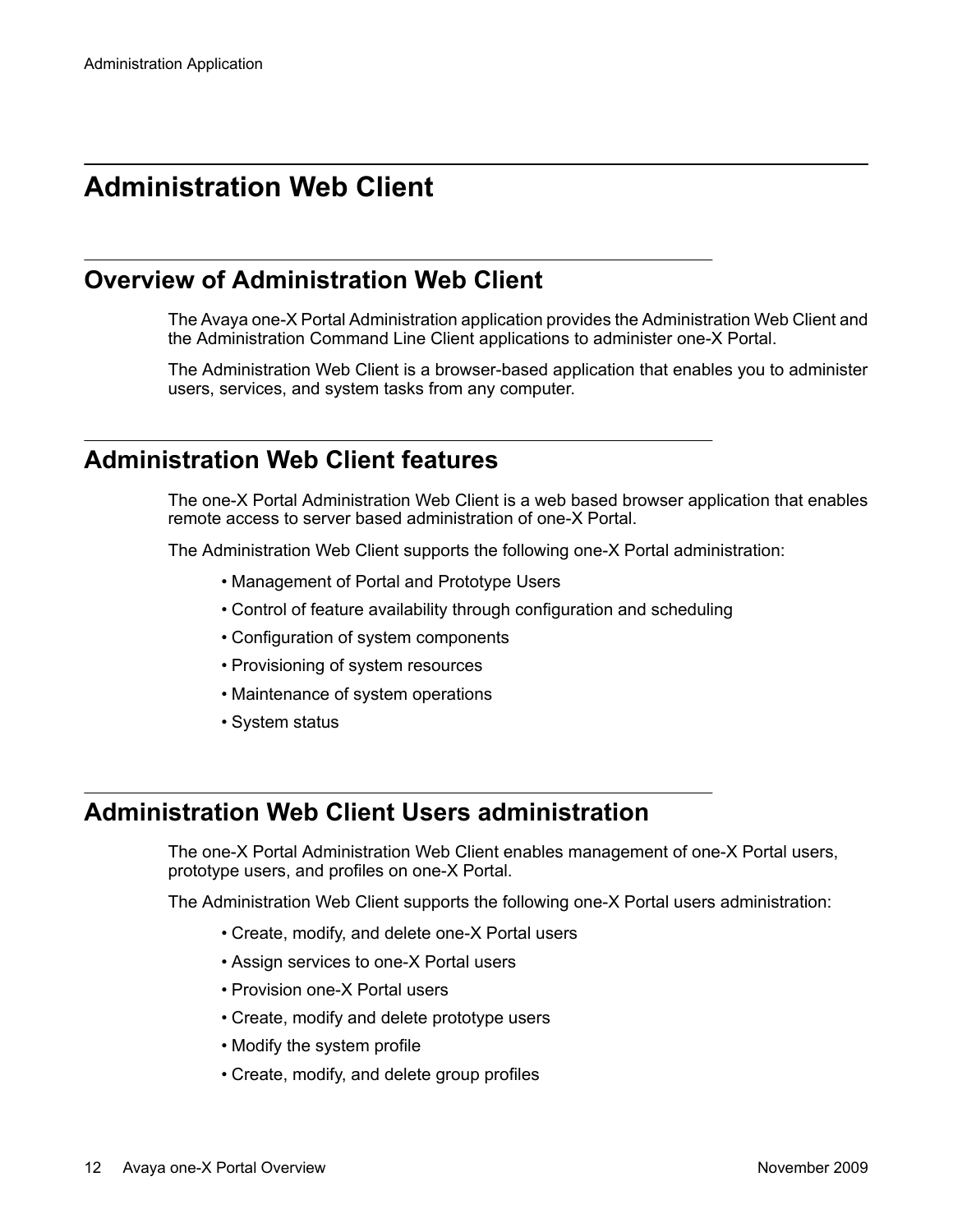# <span id="page-12-0"></span>**Administration Web Client Services administration**

The one-X Portal Administration Web Client enables management of the one-X Portal Telephony, Messaging, Presence, and Conferencing services as well as system Dial Plans and Mobile Extension Banks.

The Administration Web Client supports the administration of connections from one-X Portal to the following services:

**Telephony servers:** Provide computer telephony integration (CTI) with Communication Manager switches to provide a single Avaya interface to the Avaya portfolio of products. The Telephony server works with the AE Services server to enable Avaya one-X Portal to support call management features like make a call, answer a call, hang up a call, put a call on hold, transfer a call, and handle multiple call appearances.

**AES servers:** Associated with Telephony server to provide support for call management features on one-X Portal.

**Messaging servers:** Provide messaging capabilities such as viewing, hearing, and deleting voice mail messages on one-X Portal.Modular Messaging servers communicate with Communication Manager to provide these capabilities.

**Conferencing servers:** Provide bridge conferencing capabilities such as creation of ondemand conferences, conference control for conferences in session, and setting up one time conferences or recurring schedules of conferences. Meeting Exchange servers communicate with Communication Manager to provide these capabilities.

**Presence server:** Provide one-X Portal users the ability to publish their presence state indicating their current communication status, such as Available, Unavailable, Busy, etc. The Presence Services also enables one-X Portal users to accept access requests from other users.

# **Administration Web Client Scheduler administration**

The one-X Portal Administration Web Client automates the following maintenance tasks on one-X Portal by scheduling the processes that run those tasks daily, weekly, or monthly.

**Contact Log Cleanup:** Manages the number of contact log records that are stored for each of the Portal Users on one-X Portal. The Contact Log Cleanup feature trims the number of Portal User records based on the storage available on the system and the number of records you need to save for each user.

**Database Backup:** Saves the contents of the one-X Portal database to a specified location. This enables you to store your data on a secondary computer for retrieval after a disaster event on your system or an upgrade to the software on your database. You should always schedule Database Backup during off hours because it takes the one-X Portal database off line.

**Enterprise Directory Synchronization:** Synchronizes the user provisioning data and contact data records in the one-X Portal database with the Enterprise Directory database. Users that are added to the one-X Portal database must be synchronized with the Enterprise Directory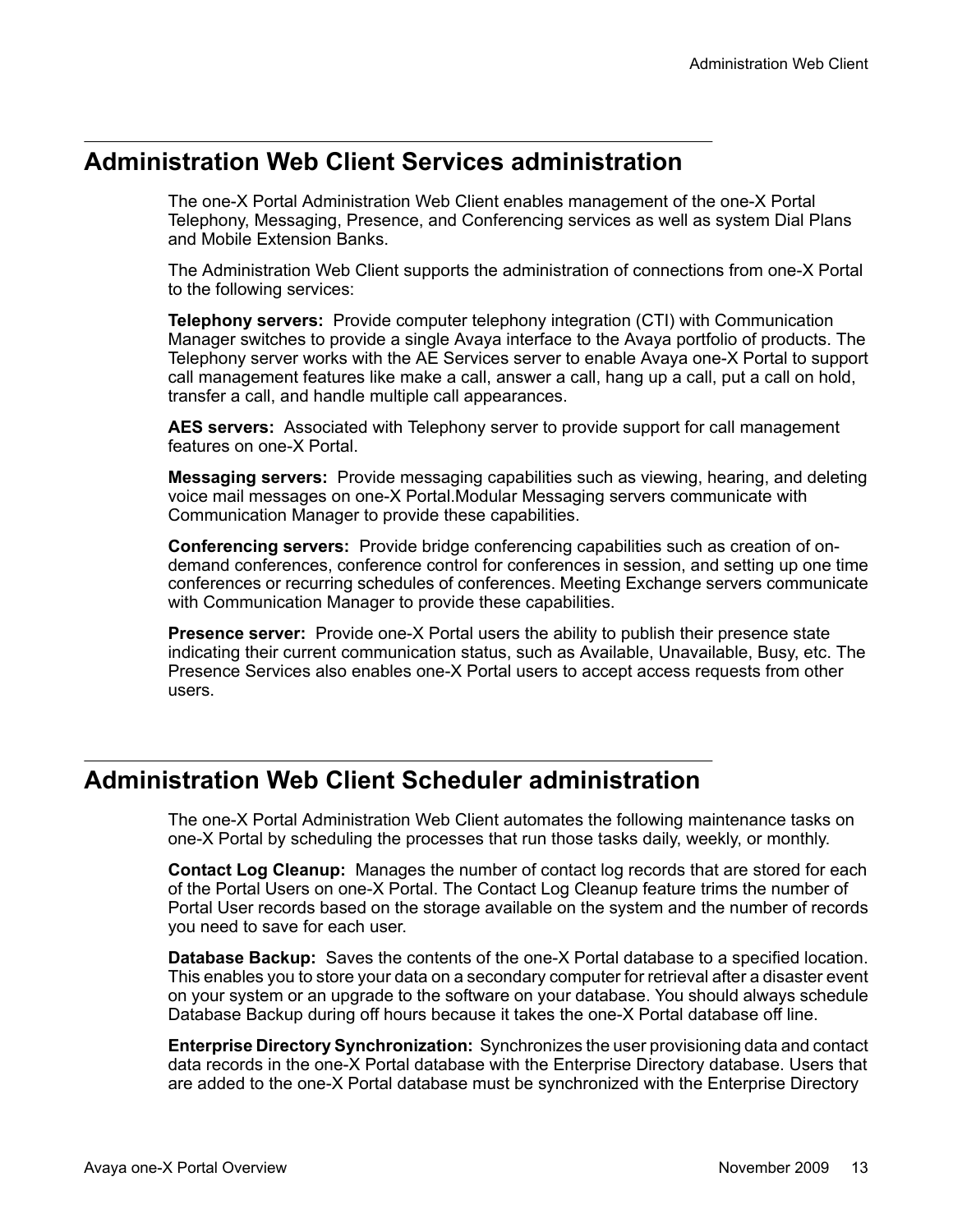<span id="page-13-0"></span>database. A full synchronization includes all of the data records in the enterprise directory. An incremental synchronization includes all of the data records since the last full synchronization.

**Modular Messaging Synchronization:** Accesses users on **Modular Messaging** and matches them with the one-X Portal Contact Service. When a match is found via telephone, extension, or email handle, a new voice mail handle is associated with the contact.

**Statistics Cleanup:** Manages the number of records in the one-X Portal database for user (Usage Statistics) and system (Performance) statistics to help you control the amount of storage space allotted for these statistics. The Statistics Cleanup feature is run based on the retention time specified by the administrator.

# **Administration Web Client System administration**

The one-X Portal Administration Web Client enables you to configure the following one-X Portal system components.

General: Configures the domain information of presence and active directory such as Administrator contact URL, ten digit Product ID, limits of Presence domain rule, and displays the Application server and Database server versions.

Enterprise Directory Domains: Manages the domains to which an Enterprise Directory server is added in the Active Directory, IBM Domino Server, Novell eDirectory, or Sun ONE Directory Server to access the records in those domains. You can add new domains or list the existing domains and modify them. There are User, Resource, and Contact domains.

License server: Configures the WebLM server, a web-based license manager that enables you to track and manage licenses of multiple Avaya software products installed on one-X Portal from a single location. To track and manage these licenses, WebLM requires a license file of the product that contains product information, such as major release, the licensed features of the product, and the licensed capacities of each feature purchased by the organization.

SNMP Traps: Configures the events for which notifications (SNMP Traps) are sent and the destinations on one-X Portal where these notifications will be sent when the specified event occurs.

SNMP Destinations: Defines the devices on one-X Portal to which you can send specified traps (event notifications). On one-X Portal, these devices can either be the Avaya Services Security Gateway (SSG) or industry standard Network Monitoring Software (NMS).

Statistics: Configures the collection of Performance Statistics (system level) and Usage Statistics (user level) on one-X Portal. Lets you define how often to collect these statistics and how long to keep them.

Logging: Provides various types of system logging for system analysis and debugging purposes. The levels of logging that are provided include General level, Protocol level, Aspect (component) level, and Non-Avaya or Other levels. The log files that are available include trace logs, error logs, system logs, and service logs.

JDBC Connections: Administers the connections to the JDBC (Java Database Connectivity) SQL database access interface which is used to access the one-X Portal database. JDBC is the industry standard for database independent connectivity between the Java programming language and a wide range of databases.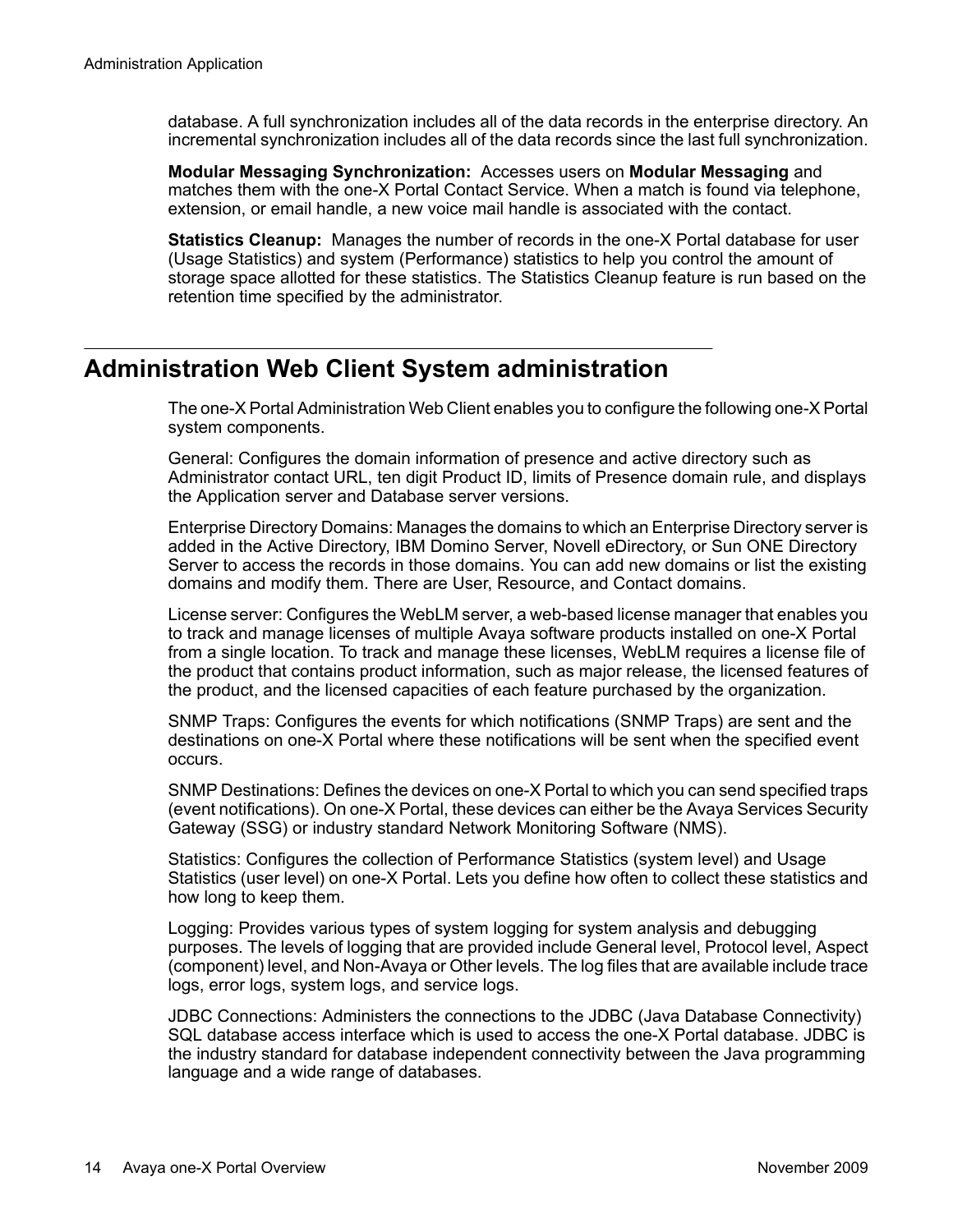# <span id="page-14-0"></span>**Administration Web Client Monitors feature**

The one-X Portal Administration Web Client enables you to monitor runtime information for the one-X Portal services.

The Administration Web Client monitors the following one-X Portal services:

- Telephony
- Modular Messaging
- Meeting Exchange
- Presence

Some of the runtime information that is available from the **Monitors** feature includes:

- Name of the service
- Type and version numbers of the service
- Current state of the service
- Date and time the service started
- Runtime of the service
- Number of client connections to the service
- Number of requests received by the service
- Number of failed requests to the service
- Number of requests that timed out on the service
- Number of outstanding requests to the service

# **Administration Command Line Client**

# **Overview of Administration Command Line Client**

The one-X Portal Administration Command Line Client provides bulk administration for certain local administrative tasks using text based scripts. The Administration Command Line Client also provides an alternative way to perform administration on the one-X Portal server if the Administration Web Client is unavailable due to issues with the Web Application server.

The Administration Command Line Client is a command line application that runs scripts to enable encryption setup and migration, import users, export users, monitor servers, monitor services, enable provisioning and unprovisioning users, adding users to groups, managing user resources, and terminating user sessions. Experienced users can create additional Jython scripts to perform other tasks.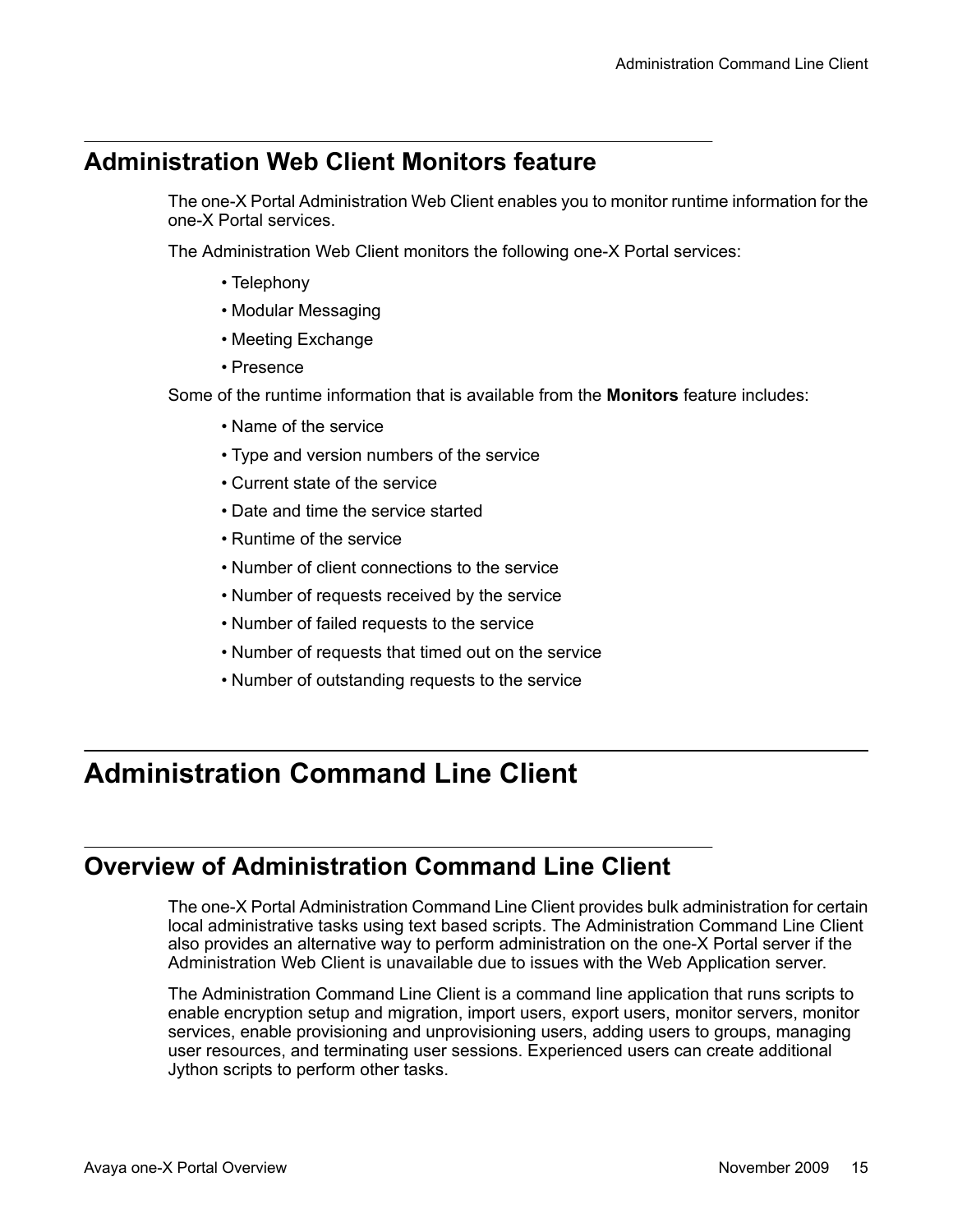# <span id="page-15-0"></span>**Administration Command Line Client features**

**Import Multiple Users:** Imports numerous user records to the one-X Portal database to save time and effort. You can also run this script in connection with the export users script to return users to the database after a database backup, to perform tasks like move users from one database to another and utilize the user data on a test system.

**Export Multiple Users:** Exports numerous user records from the one-X Portal database to an Excel file. Run this script in connection with the import users script to perform tasks like remove users from the database before a database backup, to move users from one database to another, to utilize the user data on a test system.

**Monitor Services:** Monitors and displays the status of the one-X Portal registered services. These services include the Directory Service, Alarm Service, Contact Service, Contact Logger Service, Scheduler Service, Statistics Service, and the User Service. This script displays information such as monitor requests failed, action required, run time, start time, requests received for the services.

**Monitor Servers:** Monitors and displays the status of the servers on the one-X Portal registered services. These servers include the Communication Manager, Voice Messaging server, and the Conferencing server. This script displays information such as connection state, connection start time, connection up time, server name, server ID for the servers.

**Add Encryption Keys:** Adds encryption keys to the database table on one-X Portal by reading a keys File that contains the desired encryption keys. This file must have a .keys extension and a key/value pair in each line.

**Associate Key To Column:** Associates the keys that were added to one-X Portal through the Add Encryption Keys script to the specified column of the database table.

**Run Key Migration:** Encrypts the keys you added to one-X Portal to the columns in the database table. This is the third step in the encryption key process after adding the encryption keys and associating the keys to the columns in the database table.

**Set Key Encryption Key:** Sets the master key used to obscure the encryption keys on one-X Portal. This is the final step in the encryption key process after adding encryption keys and associating and encrypting keys these columns in the database table. This script should only be run one time.

# **Administration Command Line Interface features**

Provision Users: Enables you to put users in the one-X Portal user group of the Enterprise Directory and into the one-X Portal database. Once these users are in the one-X Portal database, they are provisioned for one-X Portal.

Unprovision Users: Enables you to remove users from the one-X Portal user group and the one-X Portal database. Once these users are no longer in the one-X Portal, they are unprovisioned onone-X Portal.

Assign Users to Groups: Enables you to assign a group to a user who is provisioned on one-X Portal. Provisioned users must be in the one-X Portal user group of the Enterprise Directory and reside in the one-X Portal database.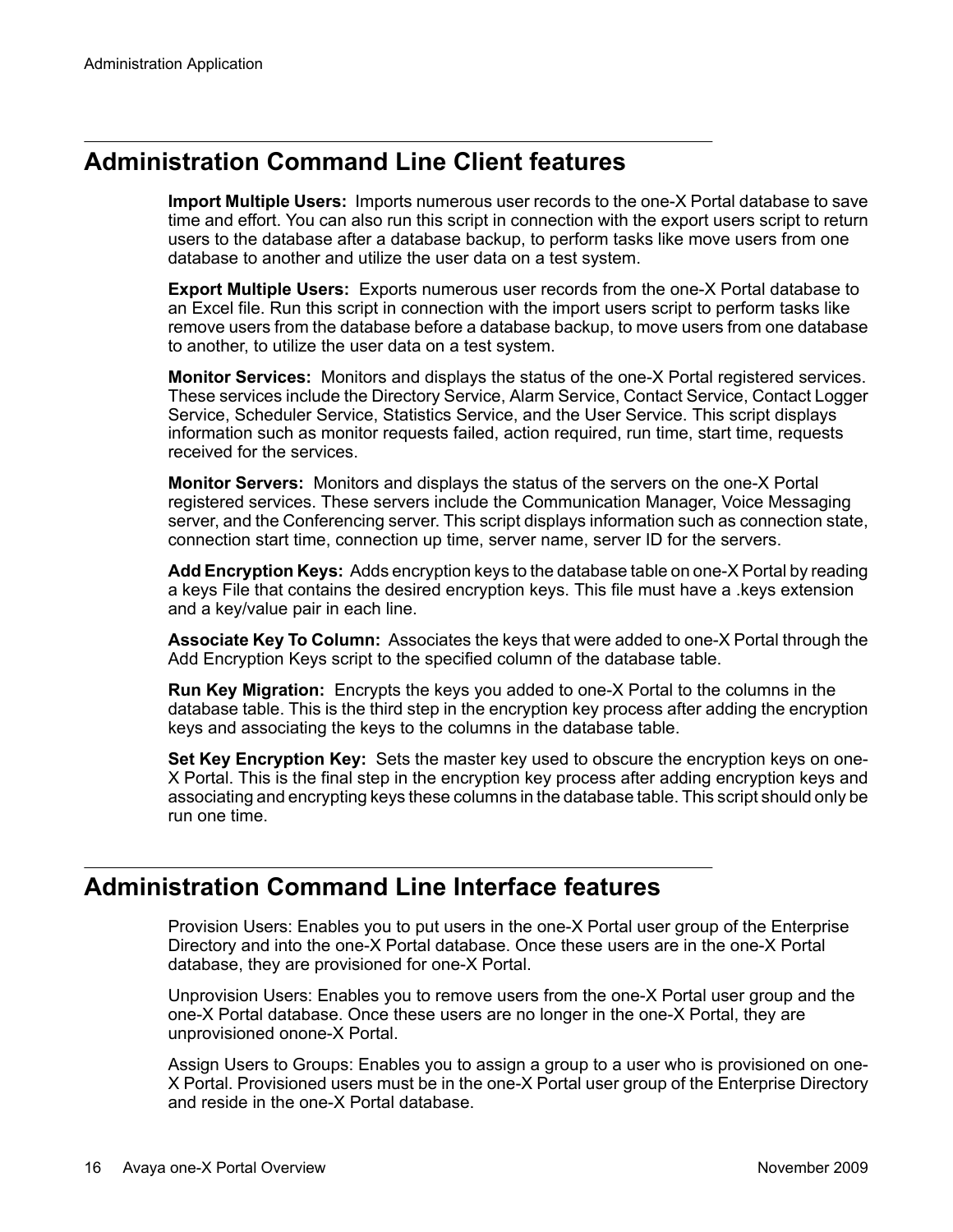<span id="page-16-0"></span>Manage User Resources: Enables you to assign, modify, and delete resources for provisioned users on one-X Portal. For users to access telephony, messaging, conferencing, or presence on one-X Portal, the corresponding resource must be created for those users. Monitors and displays the status of the servers on the registered services. These servers include the Communication Manager, Voice Messaging server, conferencing server, and the Presence server.

Terminate Users: Enables you to end the current session of the user on one-X Portal.

Migrate Server: Enables you to migrate a server from one version to the next. This is crucial when upgrading the Communications Manager that one-X Portal uses.

# **Security requirements for administration**

Use the following requirements to help maintain a secure environment for one-X Portal.

- Use role assignments and assign security groups to appropriately restrict access to operations.
- For accountability, each user must have a unique login ID. Instruct users not to share their login ID and password.
- Instruct users to check the displayed time and date of their last successful login. If the user reports unknown activity on their account, either change the password on that account, or delete the account and give the user a new account.
- Periodically review and update the list of administered users, their roles, and their permissions.
- Review administration logs on a regular basis to ensure that the system is operating properly.
- Review audit logs on a regular basis to ensure that the system is operating properly.
- Review security logs and alarms on a frequent basis to monitor possible security events.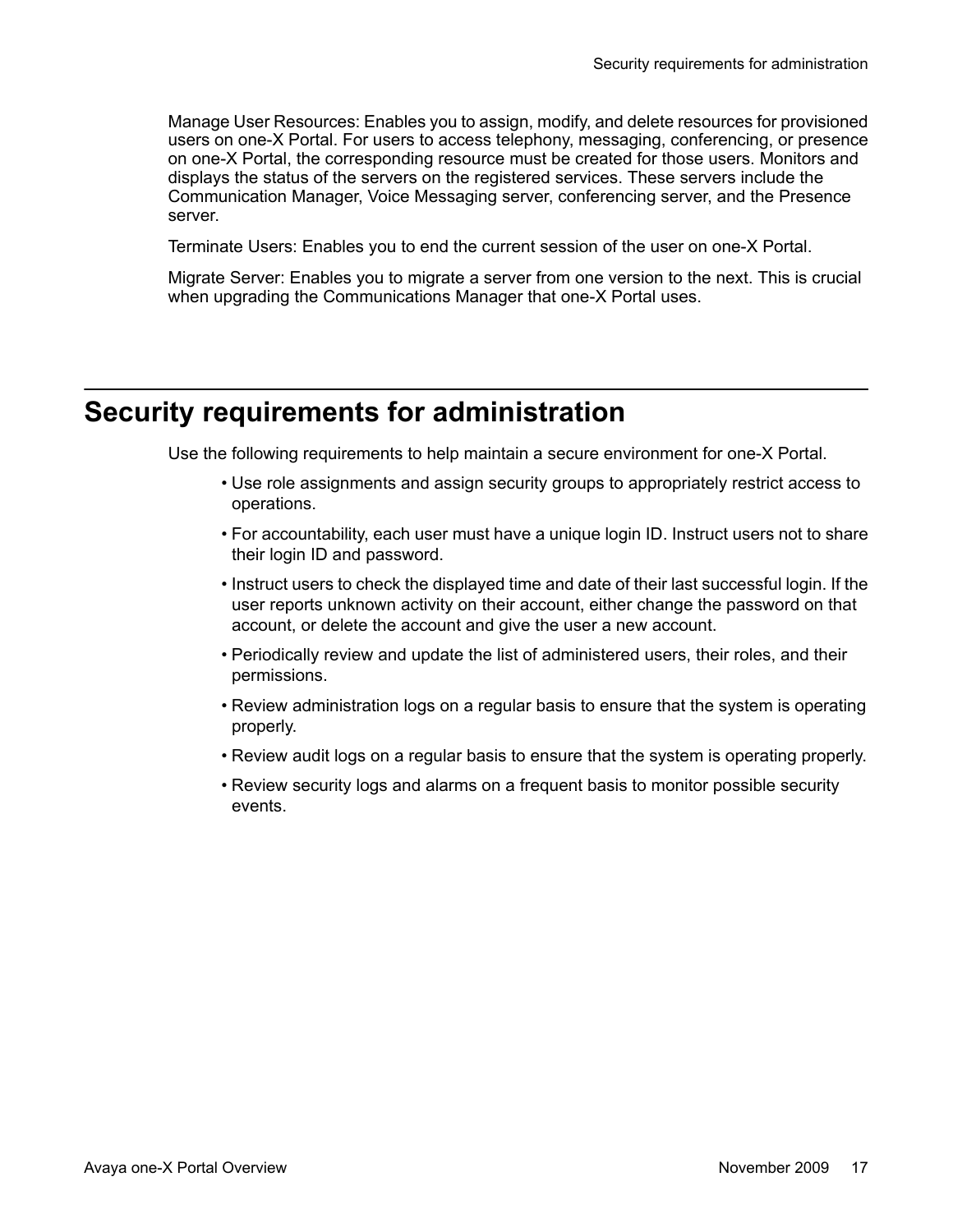Administration Application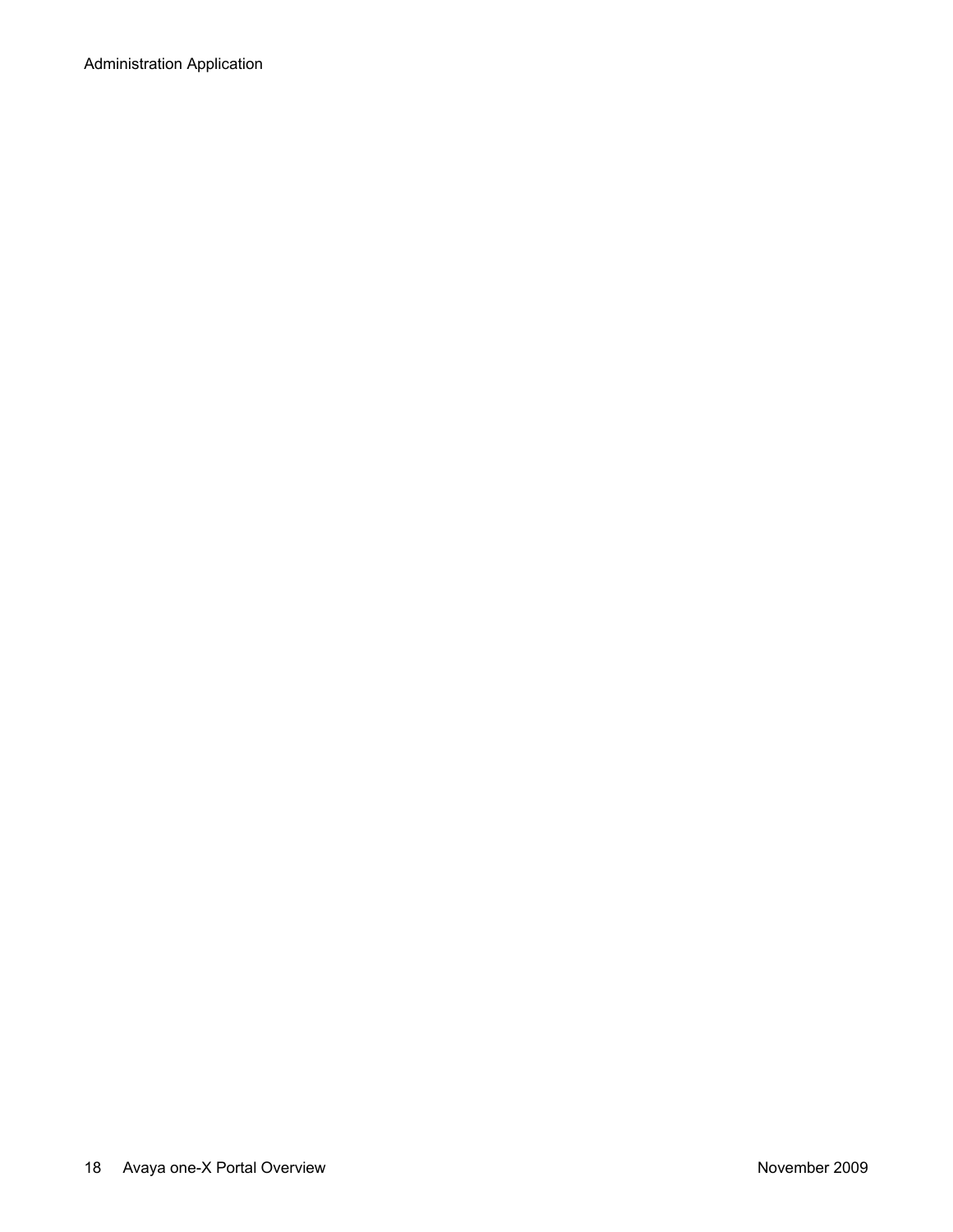# <span id="page-18-0"></span>**Overview of one-X Portal**

Avaya one-X Portal gives you access to Avaya Telephony, Messaging, Conferencing, and Presence services. With one-X Portal, you do not need multiple applications or different kinds of equipment to access the features provided by Avaya Aura™ Communication Manager, Presence, Modular Messaging, and Meeting Exchange.

Avaya one-X Portal is a browser-based application that you can access from any computer that meets your corporate security requirements. You do not have to install software on the computer to place and receive calls, listen to your voice mail, select the telephone where you want to receive and handle calls, or participate in conferences. If your computer has the needed prerequisites, you can also take advantage of the advanced features, such as accessing your business telephone through your computer with Voice over IP (VoIP) and recording responses to voice mail messages.

Avaya one-X Portal gives you the flexibility to use the telephone that works best for you whether you are in the office, at home, in a temporary office, or in a remote location when you travel on business. Therefore, you can use your Avaya telephone, messaging, mobility and conferencing features from any browser on the public internet, including your home computer, business centers, hotels, and internet cafes.

# **Note:**

You must connect to Avaya one-X Portal through your corporate security gateways, such as a VPN or firewall.

#### **Related topics:**

[Features](#page-19-0) of one-X Portal on page 20 Limitations on support in one-X Portal and one-X Portal [Extensions](#page-19-0) on page 20 [Supporting](#page-20-0) software for one-X Portal on Windows on page 21 [Supporting](#page-21-0) Software for one-X Portal on the Mac on page 22 [Header](#page-21-0) area of one-X Portal on page 22 Avaya one-X Portal [toolbar](#page-21-0) on page 22 [Portlets](#page-23-0) in one-X Portal on page 24 [Application](#page-24-0) controls</u> on page 25 Portal [status](#page-25-0) on page 26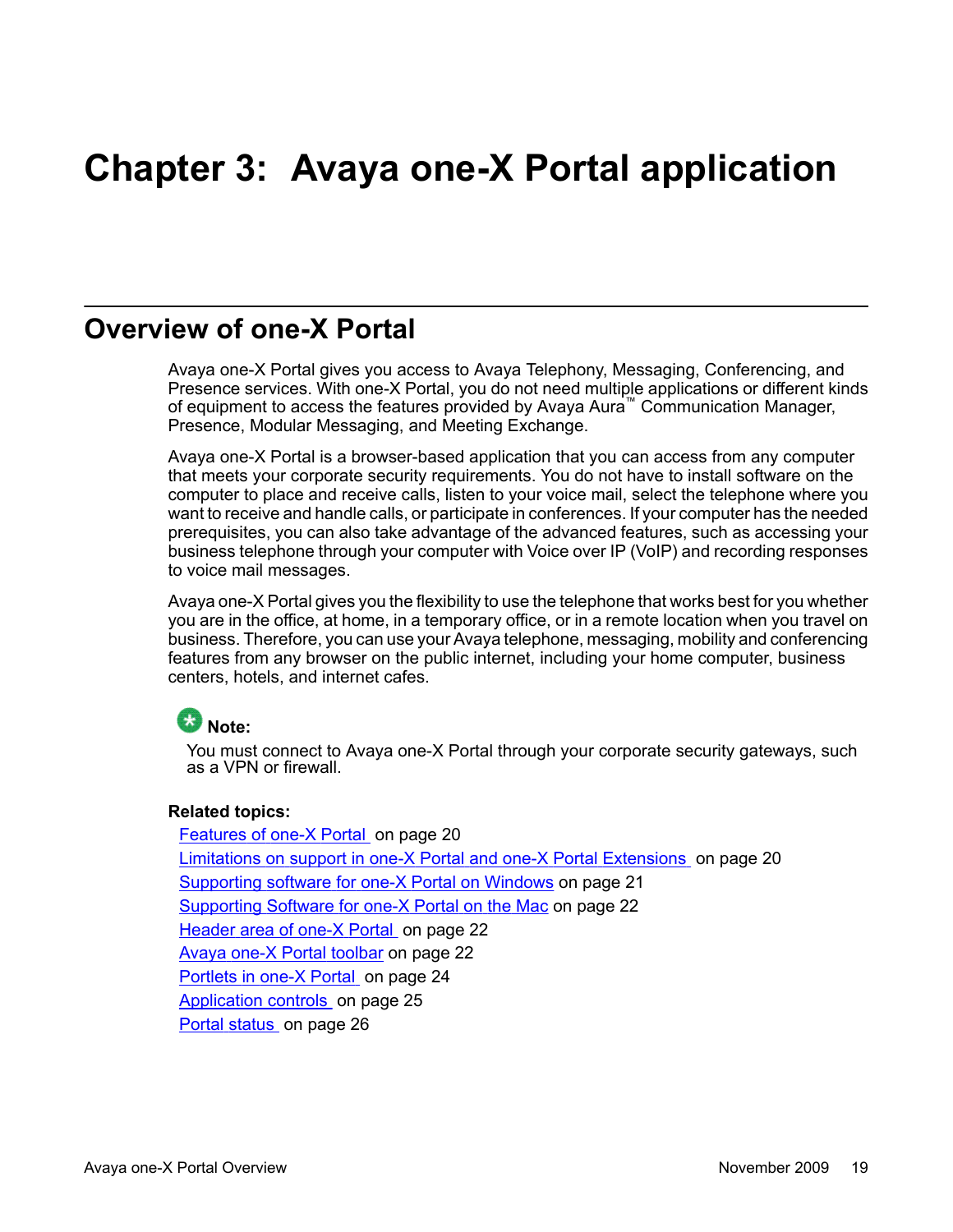# <span id="page-19-0"></span>**Features of one-X Portal**

Opens in your Web browser: Use Internet Explorer, Firefox, or Safari to access your one-X Portal. You do not have to install software on your computer. All you need is a computer, a Web browser, and internet access that meets the security protocols specified by your company.

Access your Communication Manager telephone: Use your computer with Voice Over IP, your cell phone, or any other telephone that you designate to access your business telephone and its features remotely.

Access your Modular Messaging messages: View, play, and record messages through your computer and its speakers and microphone. You do not need any additional equipment to retrieve your voice and fax messages.

Participate in your Meeting Exchange conferences: View, participate, and control bridge conferences. You can display a real-time list of the participants in the conference and the conference controls available to you.

Publish your Presence state: Display your Presence state and accept or deny access requests from contacts for viewing your presence information.

Access your personal and enterprise contacts: Search, sort, and view your contacts. You can select any contact in one-X Portal, then call that person, send a fax or message, or add him or her to a telephone conference or a bridge conference. Initially, you can access your enterprise contacts. If you install the one-X Portal Extensions, you can also import your personal contacts from Microsoft Outlook.

Control Avaya Extensions to cellular Extensions for Follow-Me applications: Tell one-X Portal where you are and which telephone number to deliver your business calls. You do not need to miss an important call when away from your office phone.

Communication transfers: Transfer any active call in the communications portlet to another person. Call can be transferred to one of your contacts, person associated with a telephone or message history entry, or an external recipient.

# **Limitations on support in one-X Portal and one-X Portal Extensions**

Consider these support limitations when you determine which software to install for one-X Portal users.

#### **Avaya one-X Portal Extensions on Windows only**

Avaya one-X Portal Extensions can be installed on Windows operating systems only. Avaya one-X Portal Extensions are not supported on Mac operating systems.

#### **VOIP support on Windows and Mac**

Avaya one-X Portal supports VOIP for users with Windows computers with Internet Explorer and for users with Mac with Safari.

#### **Avaya one-X Portal Message Recorder**

Avaya one-X Portal Message Recorder is only supported on Windows using Internet Explorer.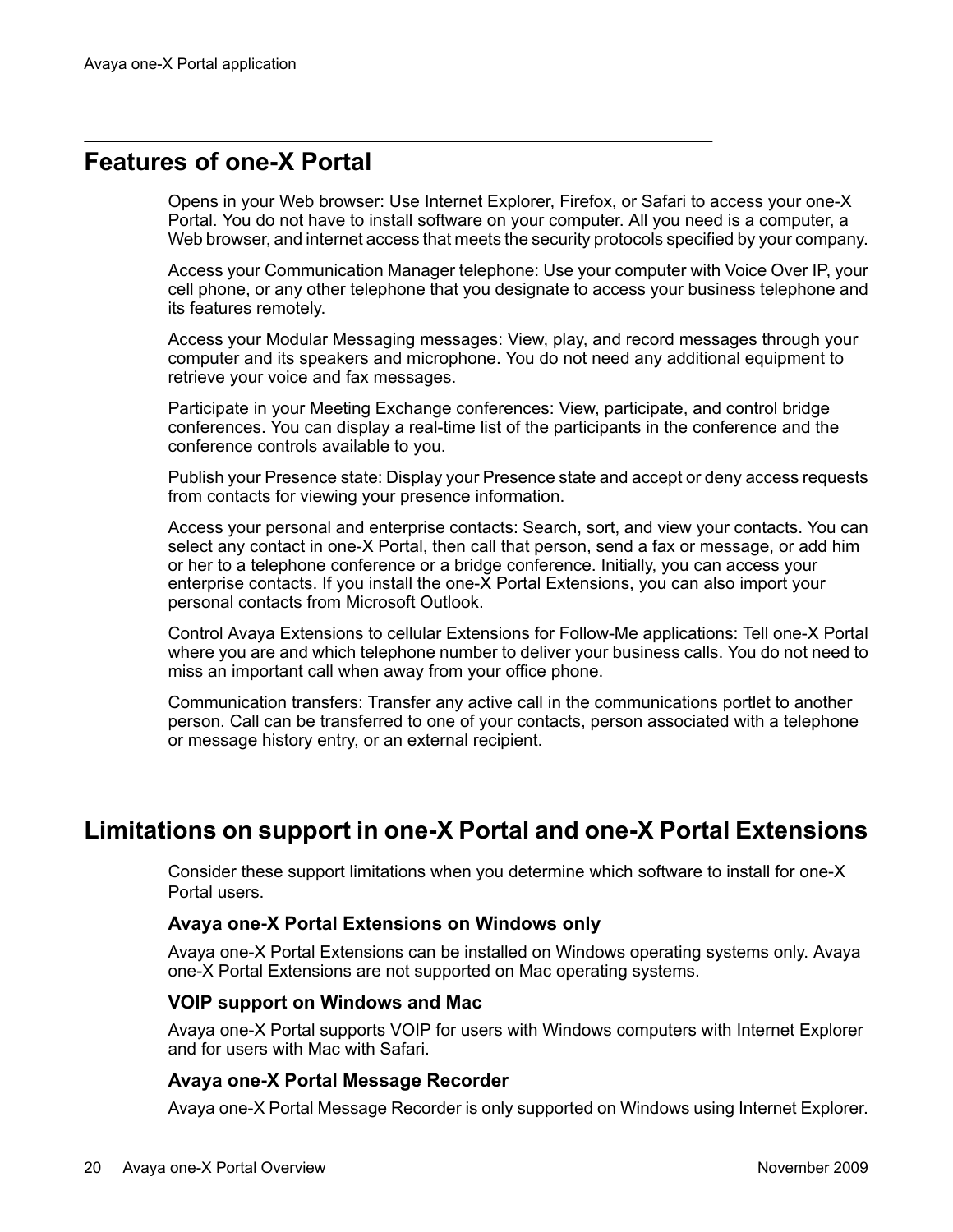# <span id="page-20-0"></span>**Supporting software for one-X Portal on Windows**

Avaya one-X Portal includes some additional applications that you can use on your Windows computer. Unlike one-X Portal, you can install these applications on your Windows computer.

If your company does not preinstall the Avaya one-X Portal Extensions and the Avaya Voice Player applications, you can download and install them from the **Other Settings** dialog box in one-X Portal.

Installation of Avaya Phone Interface and Avaya one-X Portal Message Recorder depends on your browser's security setup. Depending on your browser's security setup, these applications are either installed automatically by the browser, or prompted to the user to allow the browser to install them, or not installed by the browser at all.

# $\bullet$  Note:

If you use one-X Portal on Citrix, do not install any supporting Windows applications on your computer, such as the Avaya Phone Interface and Avaya one-X Portal Message Recorder. If you install these applications, you may not be able to play your messages in one-X Portal.

#### **Avaya one-X Portal Extensions**

Avaya one-X Portal Extensions complement and extend the features and functionality of one-X Portal. For example, you can use the one-X Portal Extensions to import your personal contacts and include bridge conference information when you schedule conference calls.

The extended features provided by the one-X Portal Extensions include:

- Dial Bar
- Click-2-Dial
- Click-2-Conference
- Click-2-Join

#### **Avaya Phone Interface**

The Avaya Phone Interface is the component that provides the Voice Over IP functionality and allows you to make and receive telephone call using a Windows computer.

#### **Avaya one-X Portal Message Recorder**

The Avaya one-X Portal Message Recorder is the application that one-X Portal uses when you record messages in one-X Portal from a Windows computer.

#### **Avaya Voice Player**

The Avaya Voice Player allows you to record audio messages outside one-X Portal and upload those messages to one-X Portal. For example if you access one-X Portal through Firefox, use the Avaya Voice Player to record your voice messages.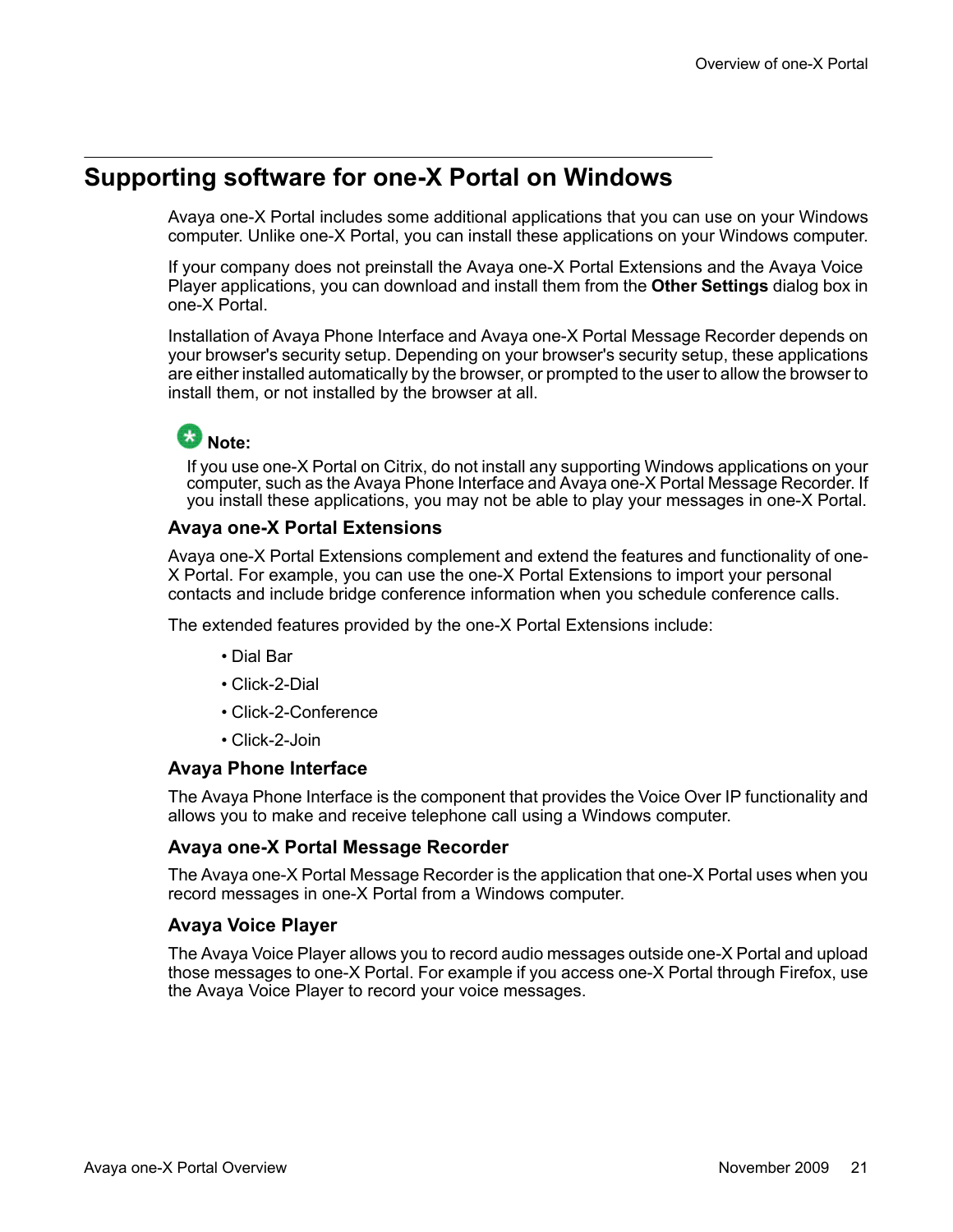# <span id="page-21-0"></span>**Supporting Software for one-X Portal on the Mac**

one-X Portall works on the Mac, and does not need any extension to be installed directly on the Mac. For Voice Mail playback, it uses the application in the browser associated with the Media files (QuickTime plug-in for most of the OCX systems).

#### **UC VoIP Applet**

VoIP on the Mac is supported using a VoIP Applet that is downloaded to the user's browser when the user logs into the system. This Applet is cached while the safari browser is running but after the browser is closed, the Applet does not stay on the user's desktop.

The Applet is signed by Avaya, using Verisign as the certificate authority. When the Applet is loaded, safari asks the user, if the user trusts the Applet to access to the system, and displays the Applet name, the Avaya certificate, and the related Verisign certificate. Trusting the Applet is necessary for the VoIP functionality to work.

# **Header area of one-X Portal**

The Header area is at the top of one-X Portal. The Header area includes the following information about your current one-X Portal session:

- Your presence setting as Automatic, Available, Busy, Unavailable, Out of Office, or Appear Offline
- Your presence mode as Home, Mobile, Office, or Travel
- Your display name
- Your mode
- Selectors for the Messages, Call Log, and Contacts portlets

# **Avaya one-X Portal toolbar**

The one-X Portal toolbar is directly below the Header area. The buttons on this toolbar provide access to many of the features of the one-X Portal.

| <b>Icon</b> | <b>Name</b>        | <b>Description</b>                                                                                                                                                                                                                    |
|-------------|--------------------|---------------------------------------------------------------------------------------------------------------------------------------------------------------------------------------------------------------------------------------|
|             | <b>Destination</b> | Entry field for the call destination or<br>for search criteria. You must enter a<br>name, telephone number, address<br>or search criteria into this field before<br>you can start a call or search your<br>contacts from the toolbar. |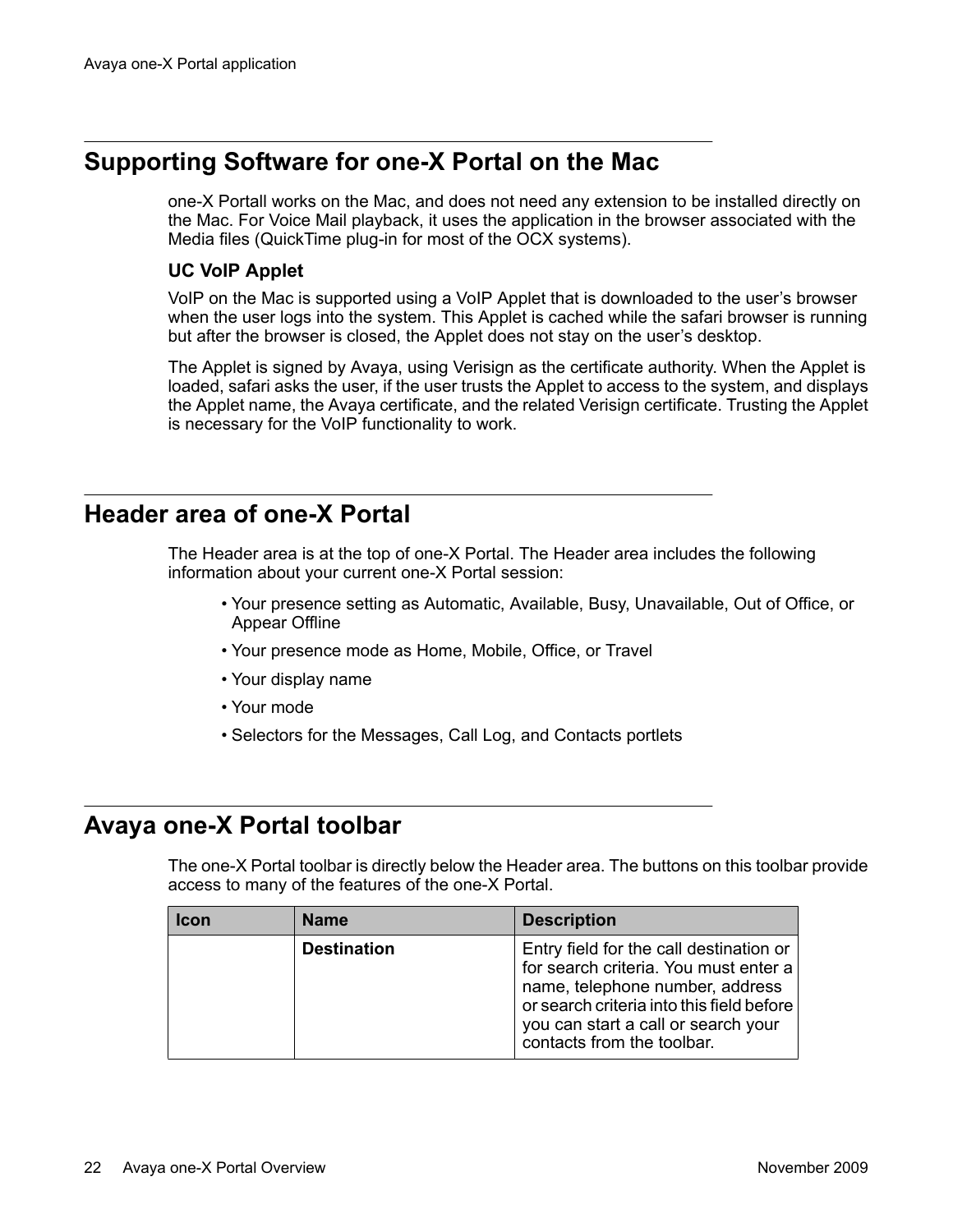<span id="page-22-0"></span>

| Icon                                                             | <b>Name</b>                                    | <b>Description</b>                                                                                                                                                                                                                                                                                 |
|------------------------------------------------------------------|------------------------------------------------|----------------------------------------------------------------------------------------------------------------------------------------------------------------------------------------------------------------------------------------------------------------------------------------------------|
| $\left[ \begin{array}{c} \blacktriangledown \end{array} \right]$ | <b>Select Previous</b>                         | Displays a list of your recent calls or<br>searches in your current one-X<br>Portal session.                                                                                                                                                                                                       |
| $\mathcal{S}$                                                    | <b>Search</b>                                  | Searches the contents of the<br>selected portlet on one-X Portal. For<br>example, if Messages is selected,<br>searches the Messages portlet                                                                                                                                                        |
| $\mathbf{C}$                                                     | <b>Place Call or Search</b><br><b>Contacts</b> | If you enter a telephone number in<br>the Destination field, dials that<br>number.<br>If you enter a name or part of a name<br>in the Destination field, searches<br>your contacts and displays the<br>results in the Contacts portlet.                                                            |
| ۰                                                                | <b>Start Bridge Conference</b>                 | Opens the Bridge Conference<br>window where you can dial into a<br>bridge conference.<br>Not available if your conference<br>bridge is configured for Call Me.                                                                                                                                     |
| $\circ$                                                          | <b>Start Bridge Conference</b><br>(Call Me)    | Opens the Bridge Conference<br>window where you can start a new<br>bridge conference.<br>Not available if your conference<br>bridge is not configured for Call Me.                                                                                                                                 |
| $\cdot$                                                          | <b>Start Bridge Conference</b><br>(Other Ways) | Drop-down menu next to Start<br><b>Bridge Conference with the</b><br>following options that you can use to<br>start a bridge conference:<br>. Call Me                                                                                                                                              |
|                                                                  |                                                | • Manually Dial-in                                                                                                                                                                                                                                                                                 |
|                                                                  |                                                | Not available if your conference<br>bridge is not configured for Call Me.                                                                                                                                                                                                                          |
| 囲                                                                | <b>Show Dialpad</b>                            | If you have an active call, opens the<br>Dialpad so you can send touchtone<br>numbers and letters through the<br>telephone line.<br>The Dialpad button is only available<br>when you are in an active telephone<br>call or conference. You cannot use<br>the Dialpad to dial telephone<br>numbers. |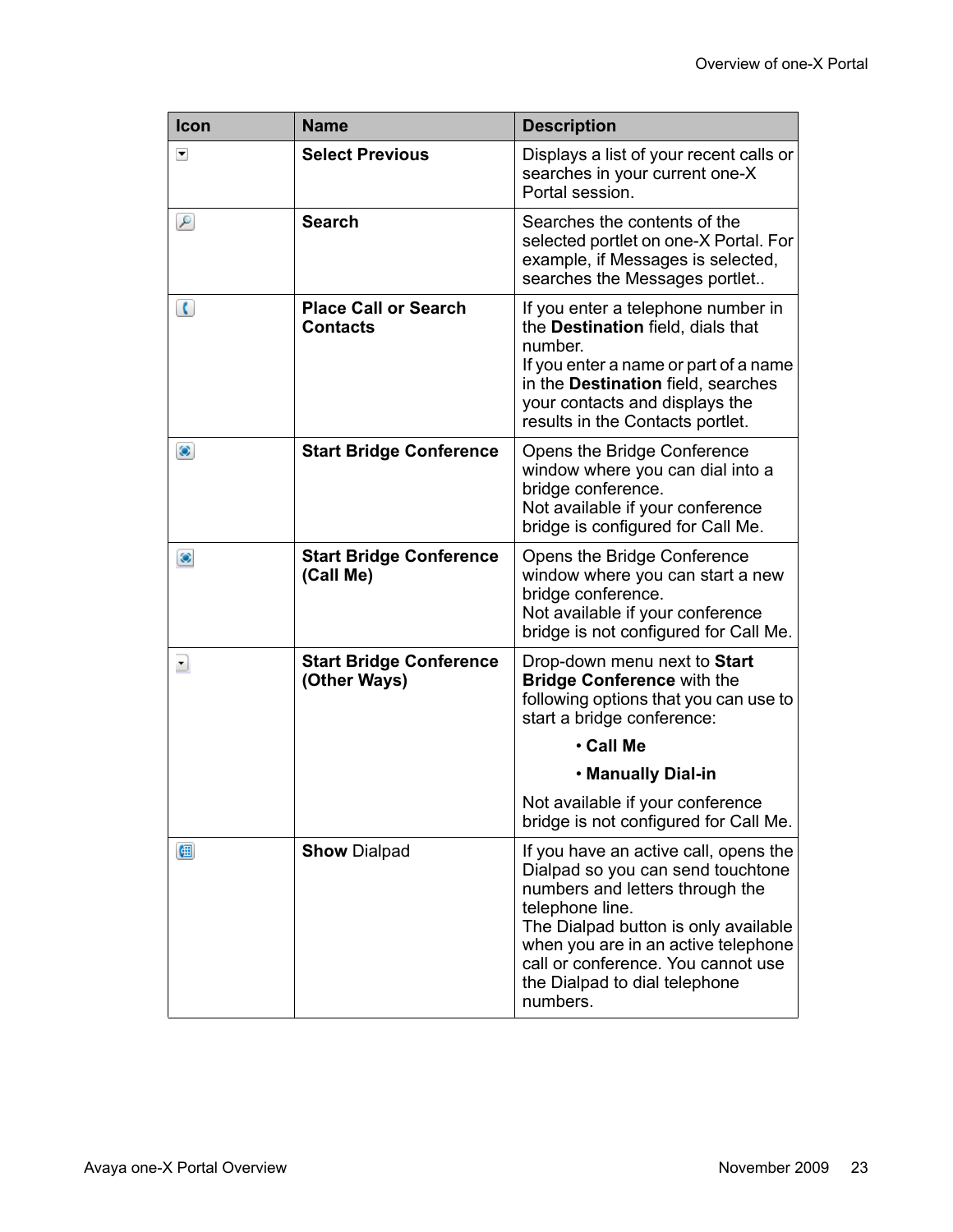# <span id="page-23-0"></span>**Portlets in one-X Portal**

A portlet is a small, self-contained window that displays a specific type of entry. For example, the Communications portlet displays an entry for each of your active calls and conferences.

Some portlets are in one-X Portal. Other portlets are available in secondary windows.

You can collapse and resize the portlets. However, you cannot move a portlet to another location.

#### **Related topics:**

Communications portlet on page 24 Contacts portlet on page 24 [Messages](#page-24-0) portlet on page 25 Call Log [portlet](#page-24-0) on page 25

#### **Communications portlet**

The Communications portlet displays at the top of the one-X Portal. You use this portlet to manage all of your active voice communications. Each entry in the portlet represents an active telephone call or bridge conference.

The size of the Communications portlet depends upon the number of active communications and the number of participants in each call or conference. If you have more than four parties in your current call or bridge conference, or more than four single party calls, you can use the scroll bar to see the additional communications.

Your oldest active communication is the first entry displayed. A new call or bridge conference displays as the last entry in the list. If your list is currently full, the Communications portlet automatically scrolls the new call or bridge conference into view so that you can see the details. When you hang up on a call or leave a bridge conference, all other entries in the list move up to take the available slots.

### **Contacts portlet**

The Contacts portlet is the area of one-X Portal where you can view and manage your contacts. You can access and use the following types of contacts: your personal contacts and enterprise contacts.

A modified version of the Contacts portlet is also available in some secondary windows, such as the Compose Message window and the Bridge Conference window. These portlets include most of the functions as the full Contacts portlet. However, the **Call** button and the entries in the **More Actions** menu have been replaced with functions that are relevant to the tasks you perform in the secondary window. For example, in the Bridge Conference window, the **Call** button has been replaced with an **Add** button that you can use to add the contact to your bridge conference.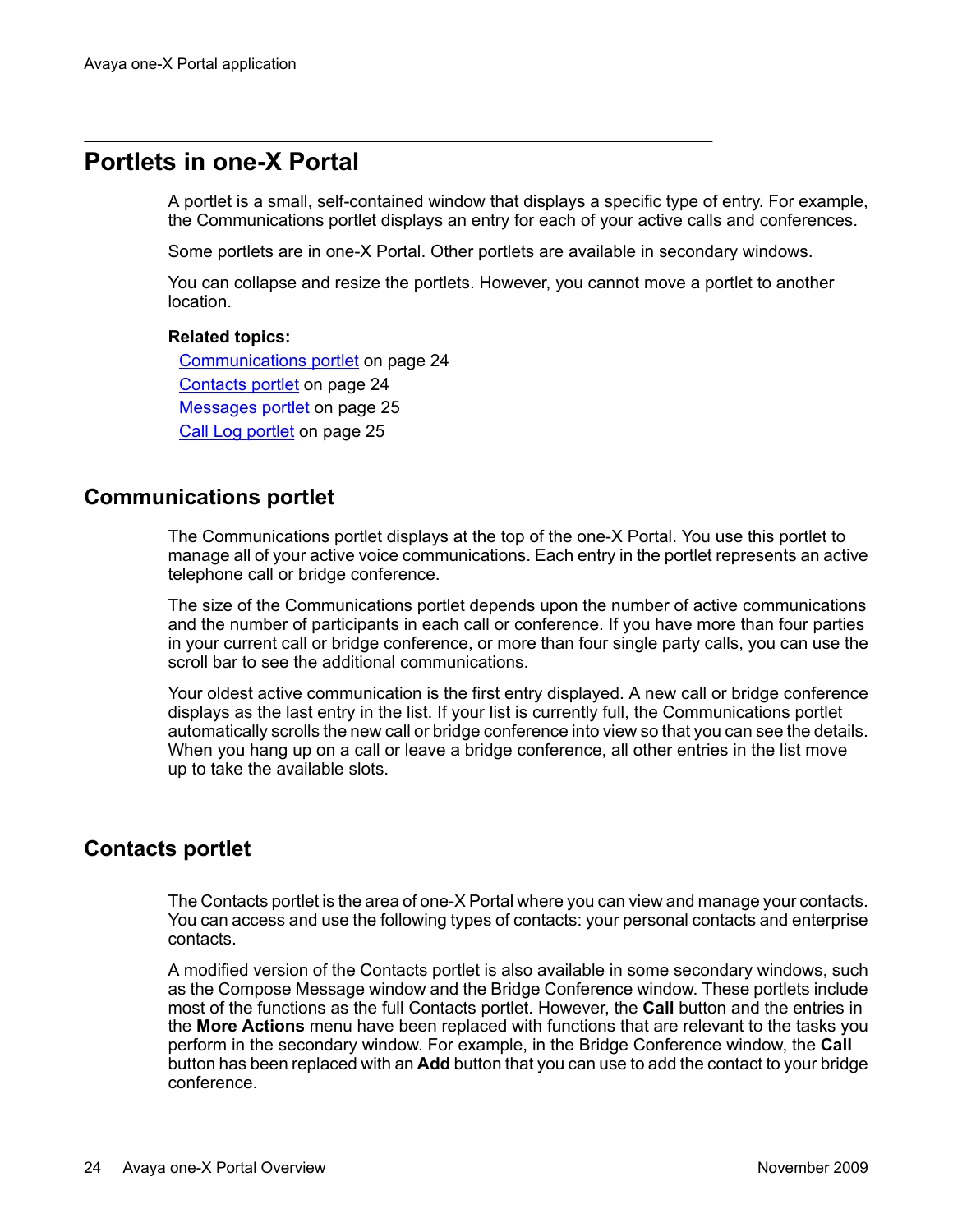### <span id="page-24-0"></span>**Messages portlet**

The Messages portlet is the area of one-X Portal where you can view and manage your voice messages.

Entries in this portlet include:

- Voice mails
- Voice mails with fax attachments
- Voice mails with text messages

If you have more than the maximum number of entries, the bar at the bottom of the portlet displays the total number of entries and the entries on the current page. The bar also displays arrows that you can use to move between pages.

### **Call Log portlet**

The Call Log portlet is the area of one-X Portal where you can view and manage your calls.

Entries in this portlet include:

- Missed calls
- Placed calls
- Received calls

If you have more than the maximum number of entries, the bar at the bottom of the portlet displays the total number of entries and the entries on the current page. The bar also displays arrows that you can use to move between pages.

# **Application controls**

The Application controls options are located below the Header area and above the one-X Portal toolbar.

| <b>Icon</b>        | <b>Name</b>             | <b>Description</b>                                                                                     |
|--------------------|-------------------------|--------------------------------------------------------------------------------------------------------|
| $\overline{\cdot}$ | <b>Application Menu</b> | Drop-down menu with the following<br>options that you can use to change<br>your one-X Portal settings: |
|                    |                         | • Settings: Show the<br>Settings window.                                                               |
|                    |                         | • Online Help: Opens the<br>online help for one-X Portal.                                              |
|                    |                         | • Start Tutorial: Shows the<br>tutorial for one-X Portal.                                              |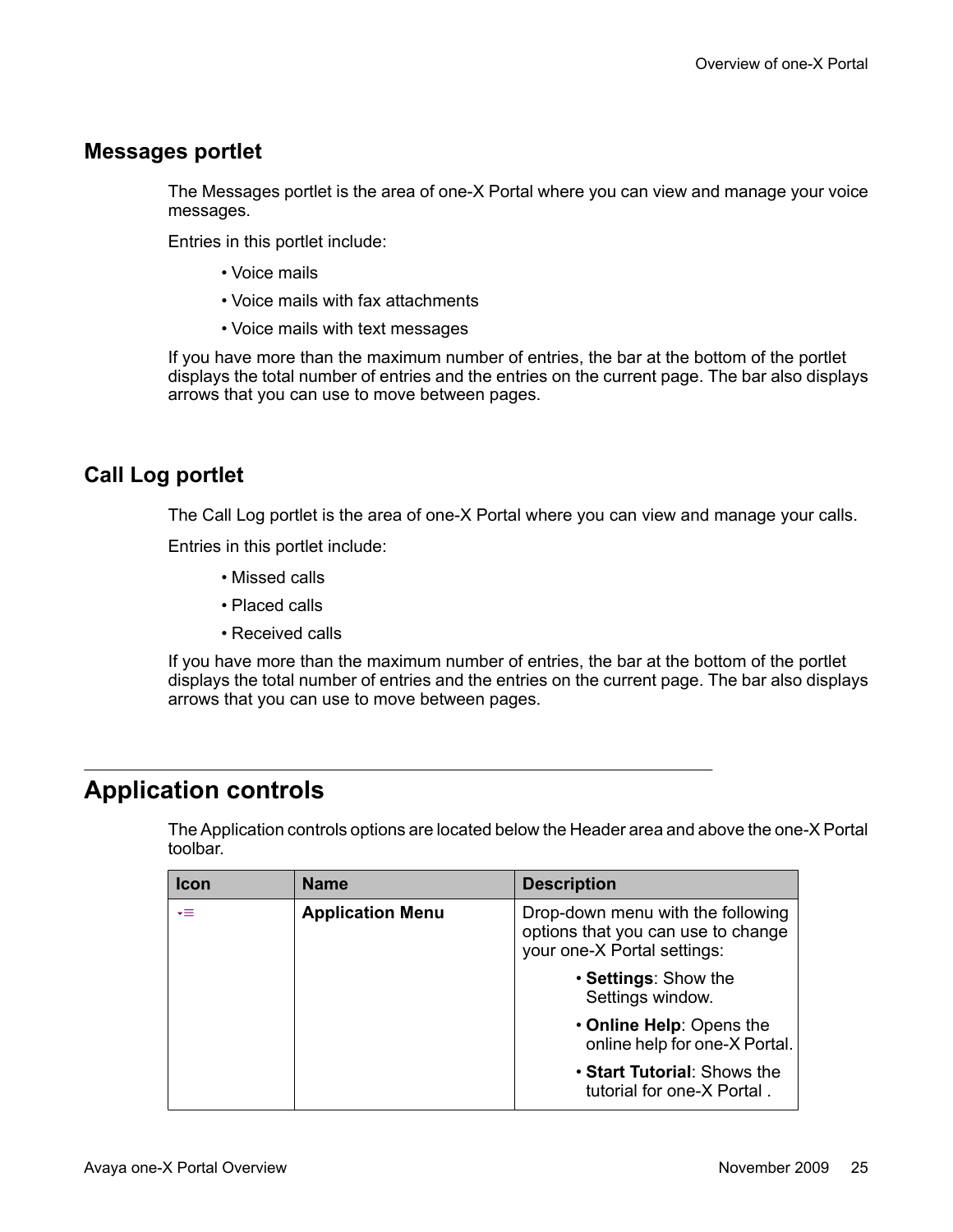<span id="page-25-0"></span>

| Icon        | <b>Name</b>         | <b>Description</b>                                                                                                  |
|-------------|---------------------|---------------------------------------------------------------------------------------------------------------------|
|             |                     | • About Avaya one-X Portal:<br>Shows information about<br>product version and<br>registration information.          |
|             |                     | . Web Subscriber Options:<br>Allow access to MM web<br>subscriber options (where<br>enabled).                       |
| ©<br>雨      | <b>Window State</b> | Changes the window state to one of<br>the following options:                                                        |
|             |                     | . Normal: Displays all the<br>information in a tabular<br>format with defined<br>columns.                           |
|             |                     | • Compact: Displays the<br>pertinent information in a<br>smaller, more compact<br>window.                           |
| $\mathbf x$ | Log Off             | Logs you off one-X Portal and<br>deletes all entries in the Trash view<br>of the Messages and Call Log<br>portlets. |

### **Portal status**

The Portal status is at the bottom of one-X Portal. The Portal status:

- Displays status messages about important events.
- Provides you with a summary of your unread messages.
- Provides you with a count of your "missed" calls.
- Provides you with a count of your outstanding presence access requests.
- Displays an icon that indicates the status of one-X Portal.
- The **Phone Settings** icon that displays your current phone availability and the telephone that you chose to use in the session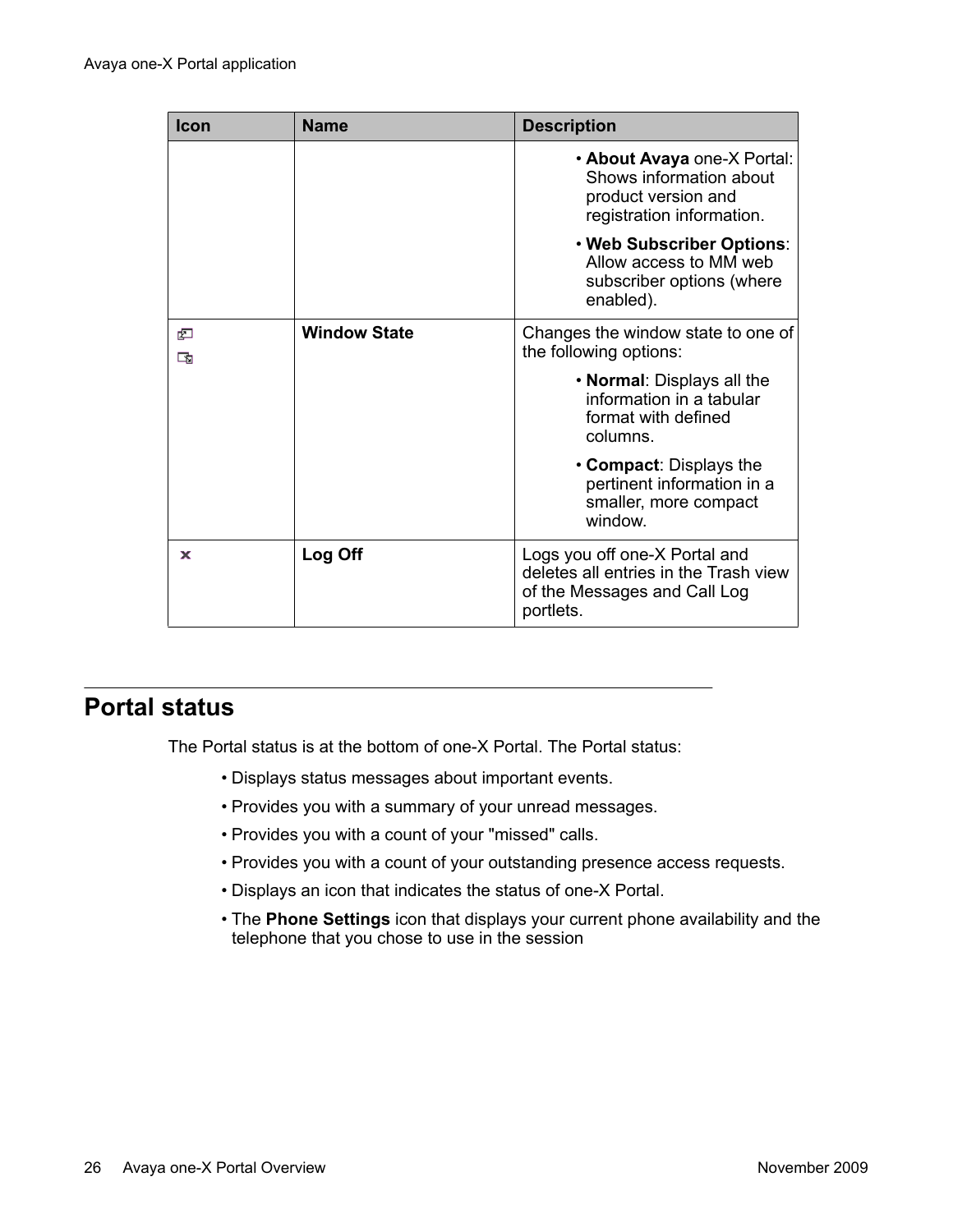# <span id="page-26-0"></span>**Telephone settings in one-X Portal**

Avaya one-X Portal gives you the power to choose which telephone you want to use to receive, initiate and listen to telephone calls. No matter which telephone you choose, or where you are physically located, if you use one-X Portal, your business number displays as your Caller ID.

You can configure your telephone settings in one-X Portal to change your telephone availability for the people who call your business number. When you begin your one-X Portal session, you can choose to use any of the following telephones:

- Your desk phone
- Another phone, such as your home telephone or cell phone
- Your computer

If you need to temporarily use a different telephone during a session, you can change your telephone availability to find you at that telephone number.

#### **Example**

The telephone or telephones that you select for your telephone availability can be the same or different from the telephone that you select when you log in.

For example, you select your desk telephone when you log in. At lunch time, you need to leave your office to pick up lunch, but do not want to miss an important call from a customer. You expect to return to your office shortly and do not want to log out of one-X Portal and select another telephone. Instead, you configure your telephone availability with **also ring** to be available at your cell phone. When someone calls your desk phone, one-X Portal rings your cell phone and your desk phone. When you return to your office, you update your telephone availability to remove your cell phone, and your calls ring only on your desk telephone.

#### **Related topics:**

Your telephone availability options on page 27

# **Your telephone availability options**

Your telephone availability determines where one-X Portal sends calls to your business number. You can set your telephone availability in the Mode Settings window to the options in the following table.

# **Tip:**

Some telephone availability options require the Extension to Cellular feature of your telephone system. If you are not sure whether your telephone system includes Extension to Cellular, consult your supervisor.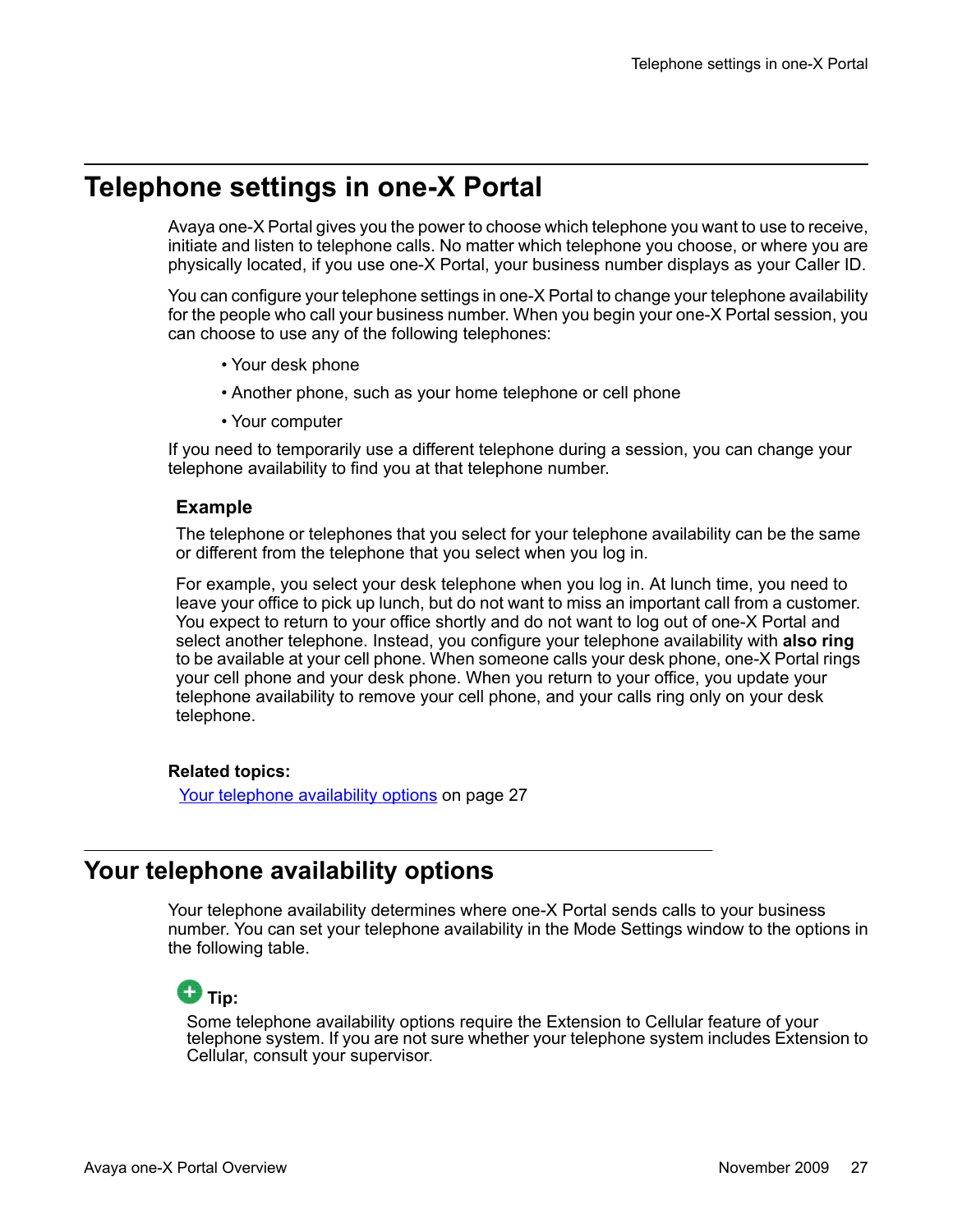<span id="page-27-0"></span>

| <b>Phone</b><br>availability<br>options | Selected telephone number                                                                                                                                                                                                                                                                                                                                       | Your availability                                                                                                                           |
|-----------------------------------------|-----------------------------------------------------------------------------------------------------------------------------------------------------------------------------------------------------------------------------------------------------------------------------------------------------------------------------------------------------------------|---------------------------------------------------------------------------------------------------------------------------------------------|
| Also ring                               | Selects an additional telephone number<br>that rings for incoming calls.<br>Automatically retains the telephone that<br>you chose when you logged in.<br>$\star$<br>Note:                                                                                                                                                                                       | The telephone that you<br>selected when you<br>logged in and the<br>alternate telephone that<br>you selected in your<br>telephone settings. |
|                                         | Do not set the Also ring feature in<br>one-X Portal to the mobile number<br>used by one-X Mobile to receive calls<br>when the business number is called. If<br>you set the same number, one-X<br>Mobile stops sending calls to the<br>mobile number.                                                                                                            |                                                                                                                                             |
| <b>Forward to</b>                       | Selects an alternate telephone number<br>where all incoming calls are forwarded.<br>Automatically deselects the telephone<br>that you chose when you logged in.                                                                                                                                                                                                 | The alternate<br>telephone that you<br>selected in your<br>telephone settings.                                                              |
| <b>Do Not</b><br><b>Disturb</b>         | Does not select any telephone numbers<br>for your telephone settings.<br>Automatically deselects the telephone<br>that you chose when you logged in. All<br>incoming calls go to your coverage path.<br>For example, your calls may go directly<br>to your voice mail.<br>This option allows you to be unavailable<br>to incoming calls on your work extension. | No telephone rings.                                                                                                                         |

# **Emergency call handling in one-X Portal**

Emergency call handling routes emergency calls, such as 911 calls in the United States, to the appropriate emergency services destination. When you make an emergency call, the Public Safety Answering Point uses your Caller ID to identify your location. Because one-X Portal displays your office extension as the Caller ID, you must ensure that your correct location displays when you make an emergency call.

# $\bullet$  Note:

This emergency call handling is only available if your telephone system is configured to allow you to change your emergency call number. If you are not sure about the configuration of your telephone system, consult your supervisor.

How you handle emergency calls depends upon which telephone you choose in the Welcome window for your current one-X Portal session.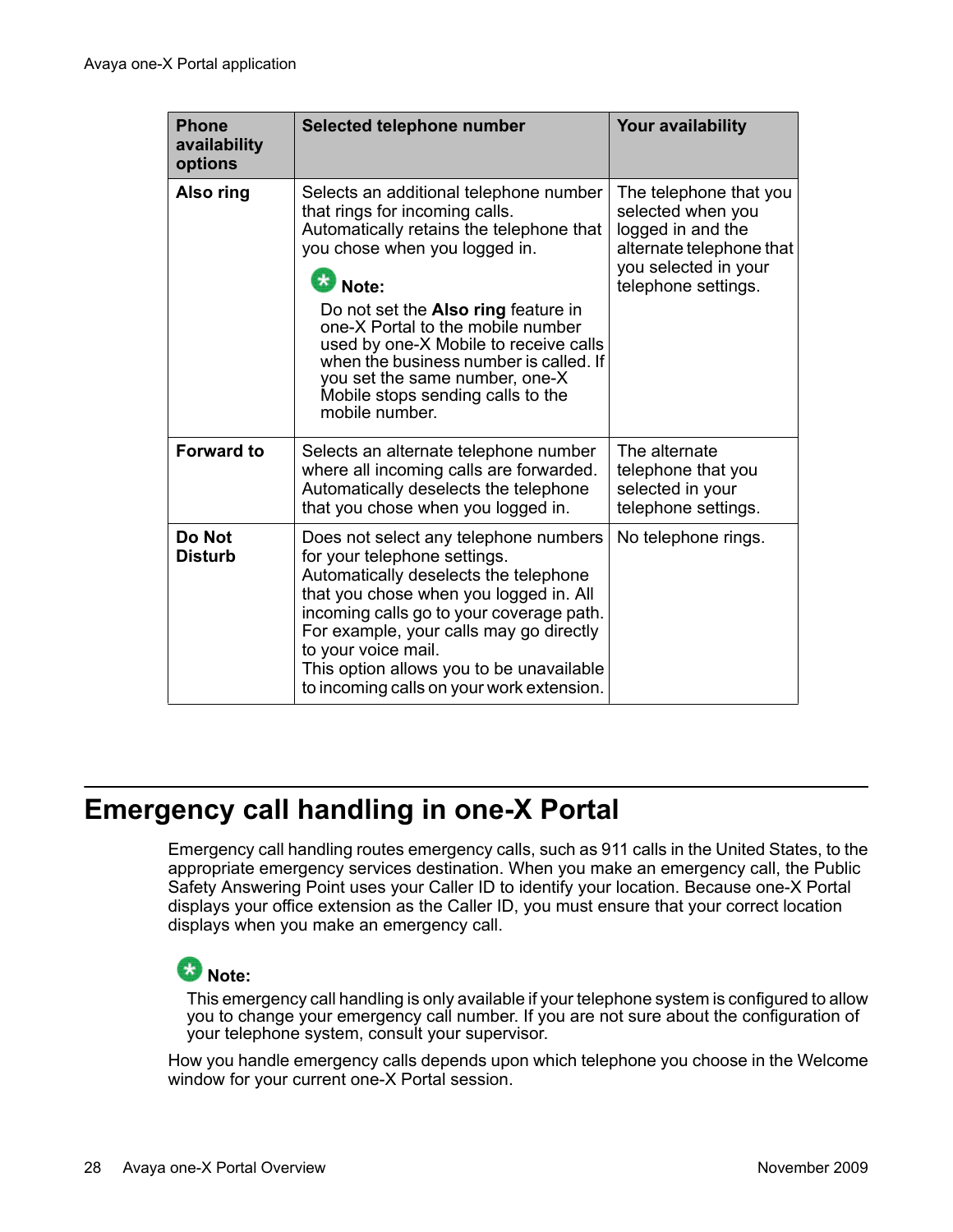- **Desk phone** You can make an emergency call through one-X Portal or your office telephone.
- **Specify other** You must make all emergency calls from the telephone. Do not use one-X Portal for emergency calls.
- **This computer** You must configure emergency call handling in one-X Portal to display the correct Caller ID for your location.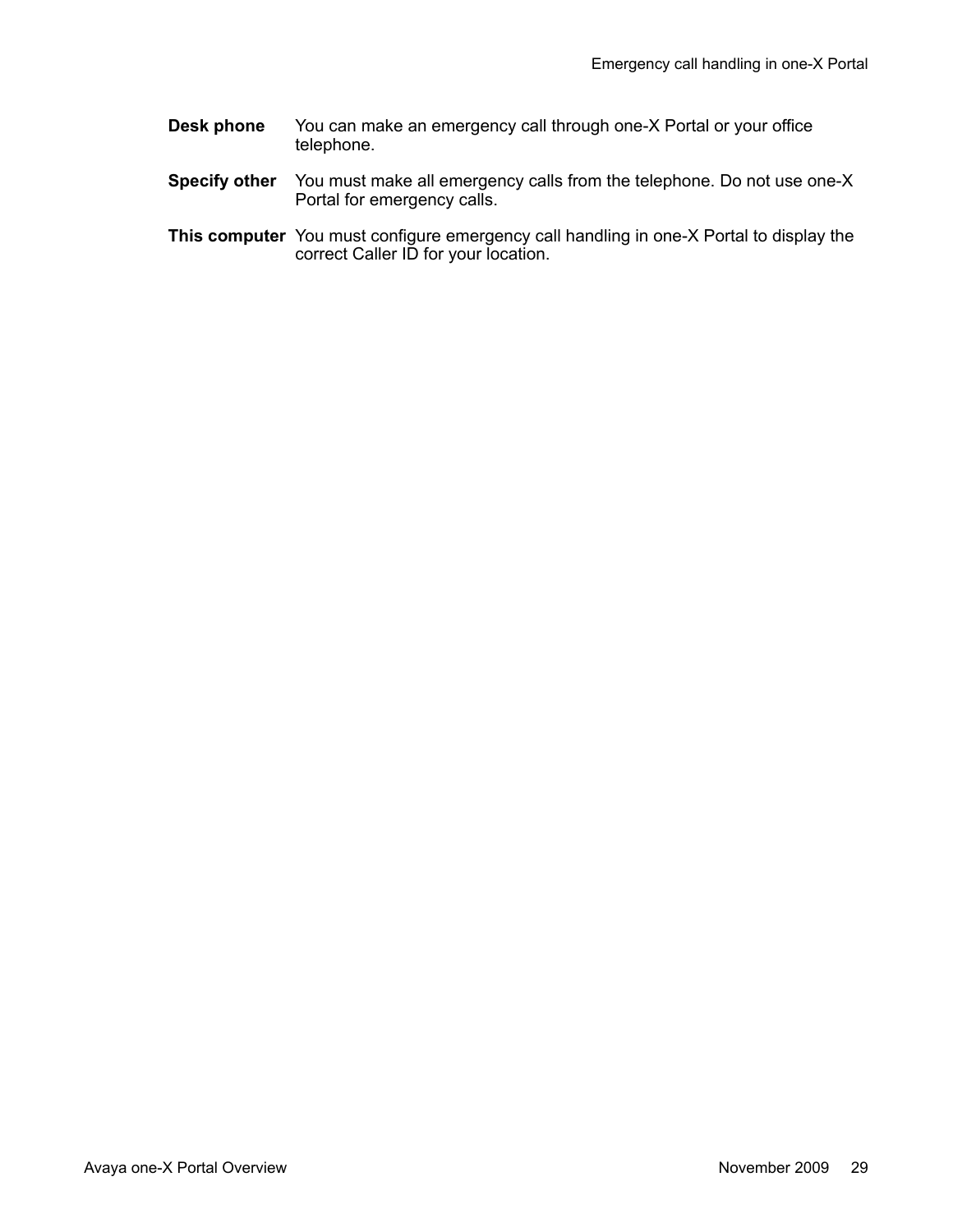Avaya one-X Portal application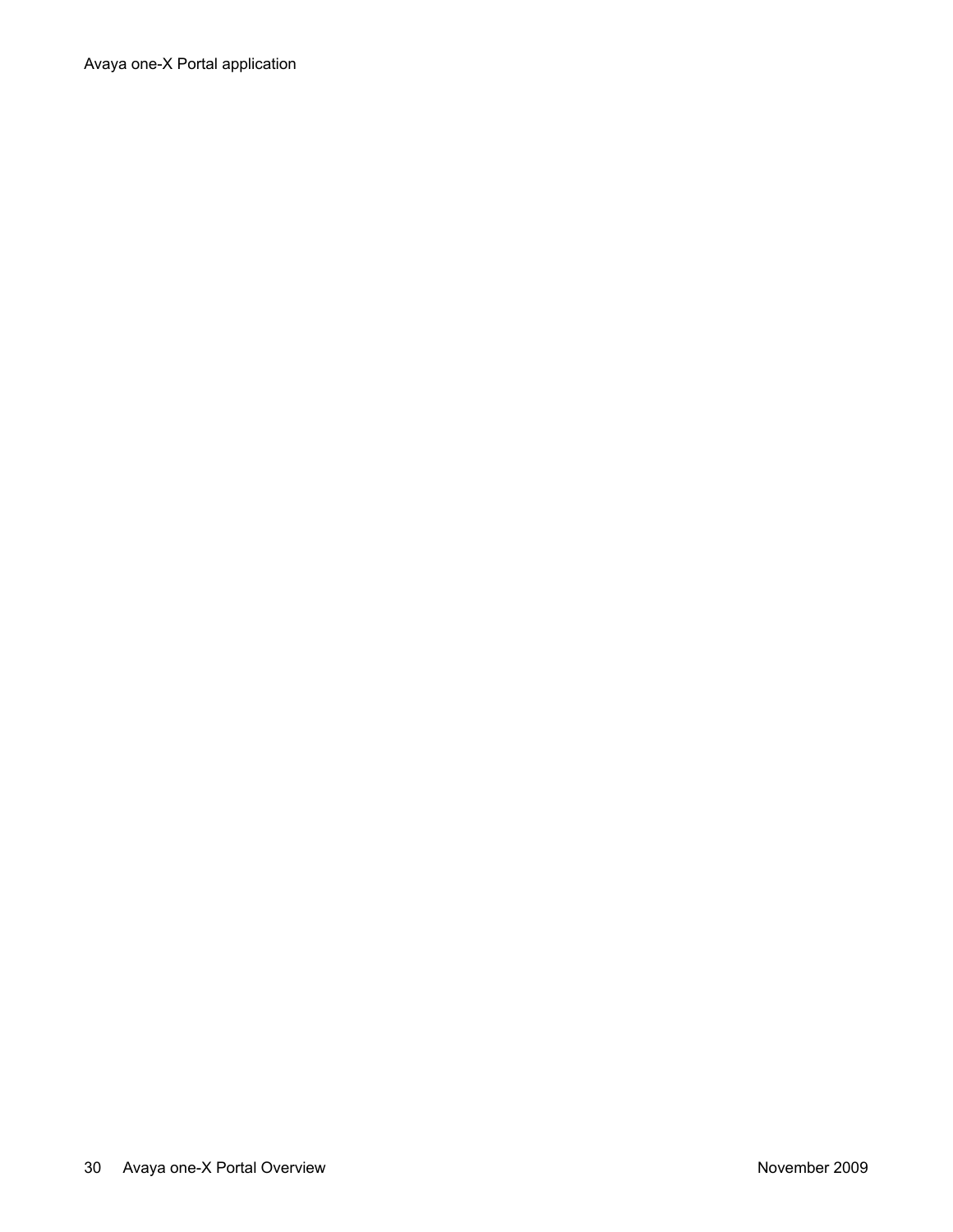# <span id="page-30-0"></span>**Features of one-X Portal Extensions**

Avaya one-X Portal Extensions are not fully-featured, independent applications. They complement and extend the features and functionality of one-X Portal. Avaya one-X Portal Extensions include the following additional features:

**System Tray icon**: Use this default appearance of the one-X Portal Extensions to log in, change your settings, and open the Dial Bar and one-X Portal.

Dial Bar : Use the Dial Bar to make telephone calls and to search your contacts.

**Click-2-Dial :** Initiate a call to one of your contacts in Microsoft Outlook.

Click-2-Conference : Integrate your Microsoft Outlook bridge conference invitations with the one-X Portal. Click-2-Conference adds bridge conference information into the invitation, including a link that participants can use to join the conference.

Click-2-Join : If the host scheduled a conference with Click-2-Conference, connect directly from the Microsoft Outlook invitation to the bridge conference in the one-X Portal.

Message notifications: Receive notification messages for incoming messages, telephone calls, voice mails, and faxes. You can configure the one-X Portal Extensions to notify you of only certain types of communications and messages.

Personal contacts: Import your personal contacts from Microsoft Outlook into one-X Portal and one-X Portal Extensions.

# **Note:**

Unlike one-X Portal, you must install the one-X Portal Extensions on a Windows computer.

Avaya one-X Portal Extensions can be installed on Windows operating systems only. Avaya one-X Portal Extensions are not supported on Mac operating systems.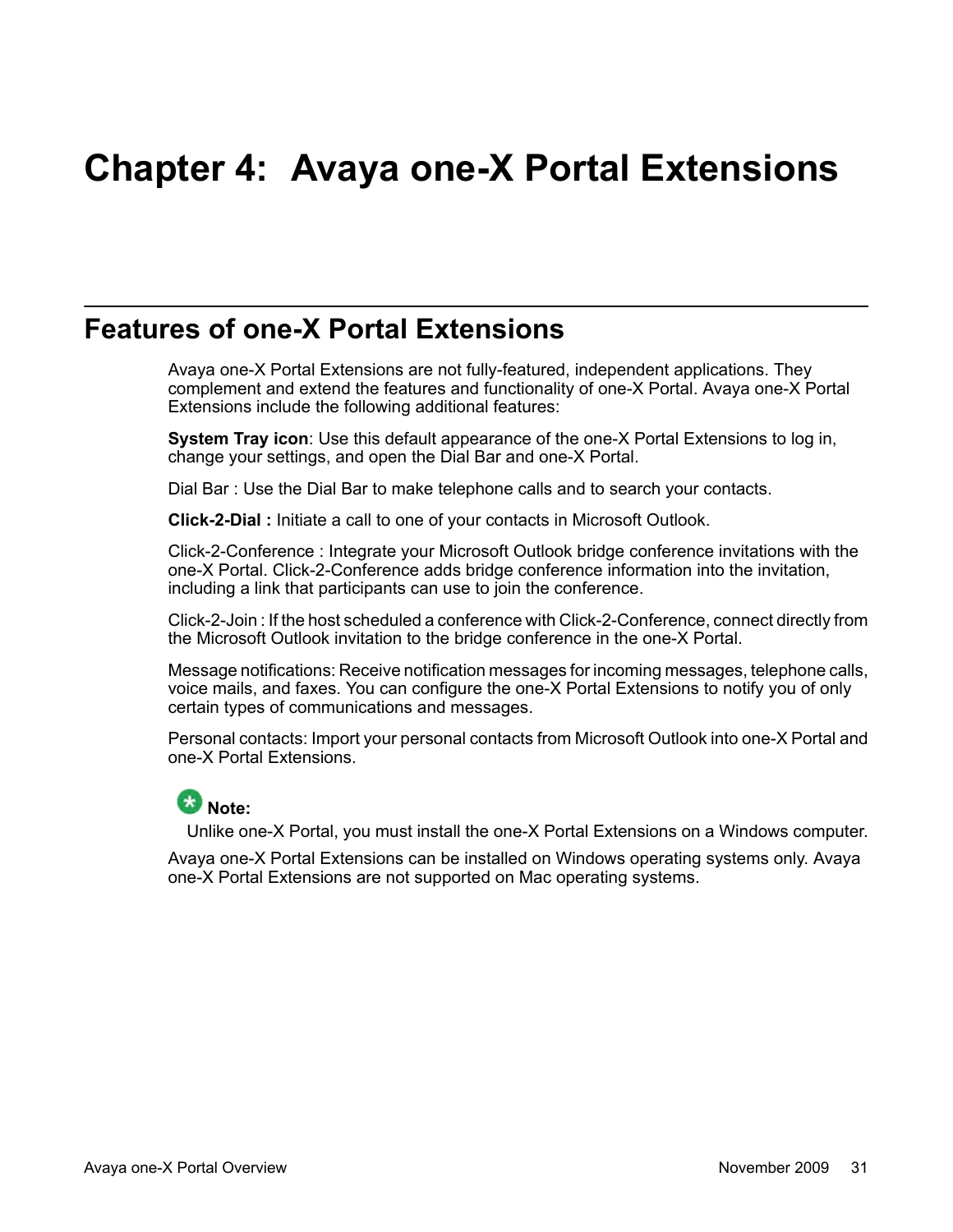Avaya one-X Portal Extensions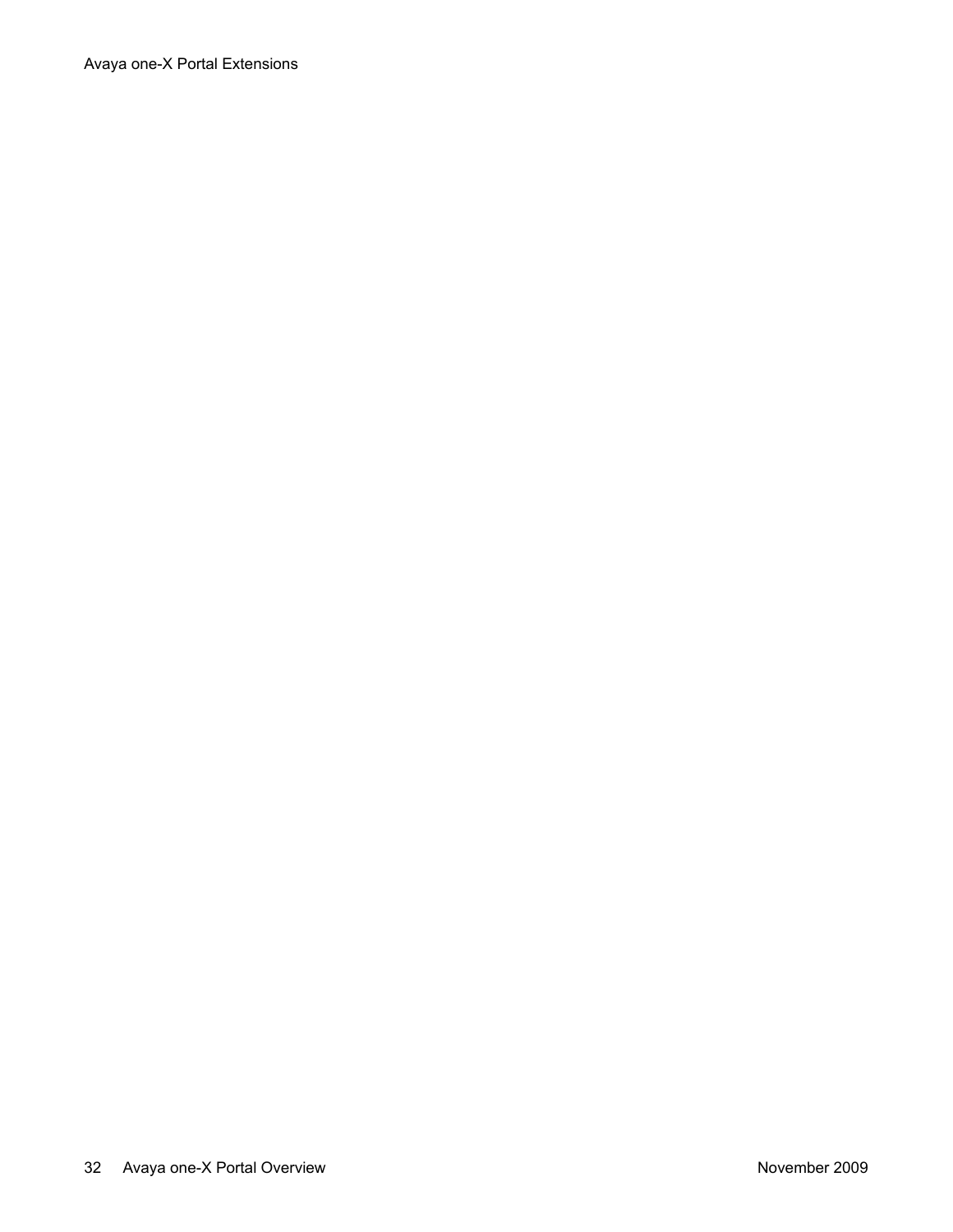### Index

### <span id="page-32-0"></span>**Numerics**

| .91 |  |
|-----|--|
|     |  |

### $\mathbf{A}$

| <b>Administration Application</b>         |  |
|-------------------------------------------|--|
|                                           |  |
| Administration Command Line Client 15, 16 |  |
|                                           |  |
| Administration Command Line Interface     |  |
|                                           |  |
|                                           |  |
|                                           |  |
|                                           |  |
|                                           |  |
|                                           |  |
|                                           |  |
|                                           |  |
|                                           |  |
|                                           |  |
|                                           |  |
|                                           |  |
|                                           |  |
|                                           |  |
| availability                              |  |
|                                           |  |
|                                           |  |
|                                           |  |
| Avaya Voice Player                        |  |
|                                           |  |
|                                           |  |
|                                           |  |
|                                           |  |

### $\overline{c}$

| Call Log portlet |  |
|------------------|--|
| calls            |  |
|                  |  |
|                  |  |
|                  |  |
|                  |  |
|                  |  |

### $\mathsf{E}$

| emergency call handling |  |
|-------------------------|--|
|                         |  |
|                         |  |
|                         |  |

#### $\mathsf F$

### $H$

| hardware        |  |  |
|-----------------|--|--|
|                 |  |  |
| Header area     |  |  |
|                 |  |  |
| History portlet |  |  |
|                 |  |  |

#### $\mathbf{I}$

### L

| <b>limitations</b> |  |
|--------------------|--|
|                    |  |
|                    |  |
|                    |  |

### $\mathbf D$